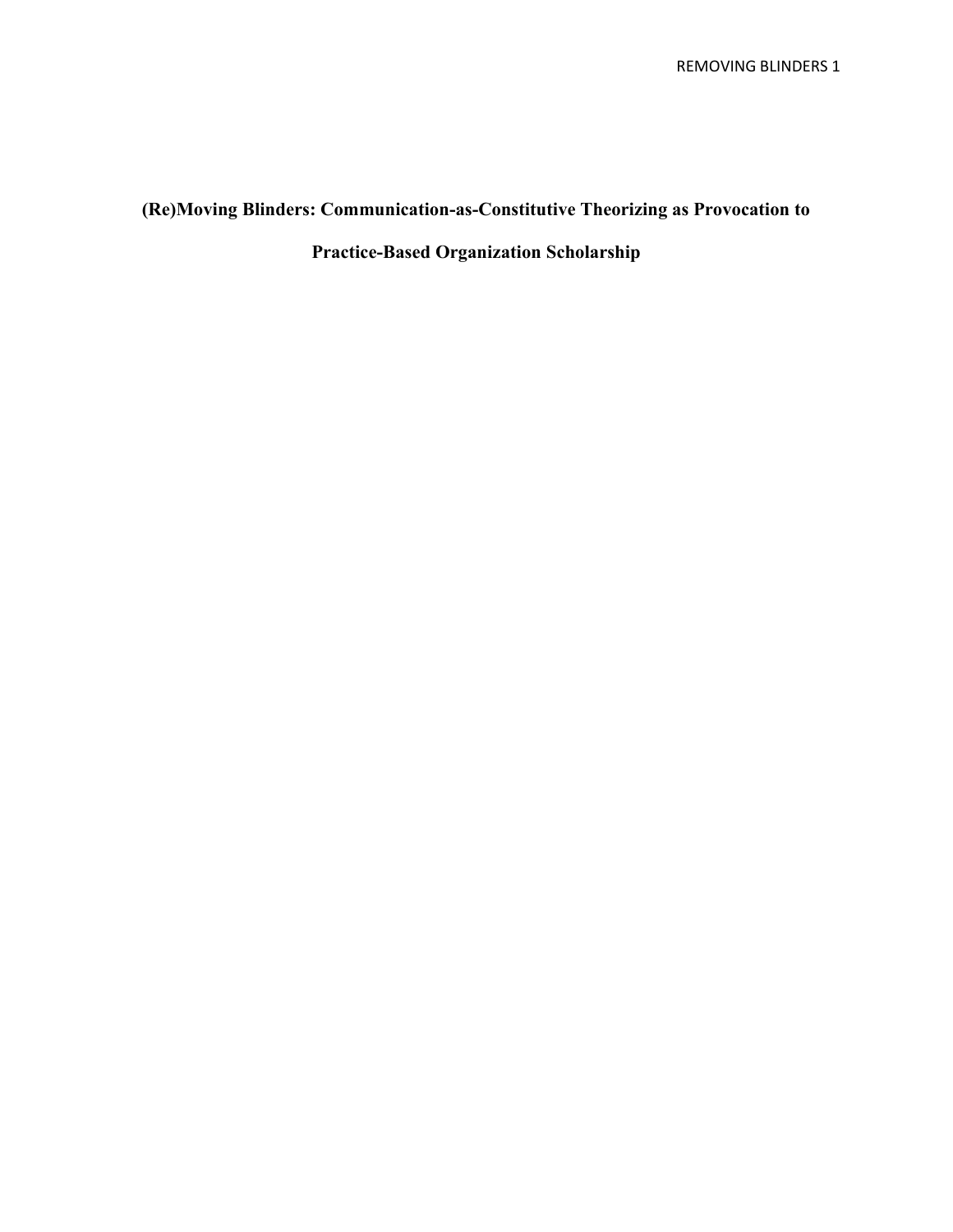## **ABSTRACT**

Practice-Based Organization Scholarship (PBOS) is significant, but its vision is narrow. It aims to show organizational scholars that what are taken to be entities are better understood as the accomplishments of ongoing practices; in doing so, it seems to re-imagine the organization studies field. Yet PBOS suffers from some encumbering blind spots, particularly with respect to its conceptions of agency and its ability to theorize "the" organization. I offer Communication as Constitutive of Organization theorizing—itself a variant of practice thinking—as providing some helpful remedies to those problems. Both approaches, however, have trouble seeing domination in organizing, so a further provocation builds on their shared interest in new materialist theorizing to articulate a novel approach to exposing the conditions and conduct of organizing.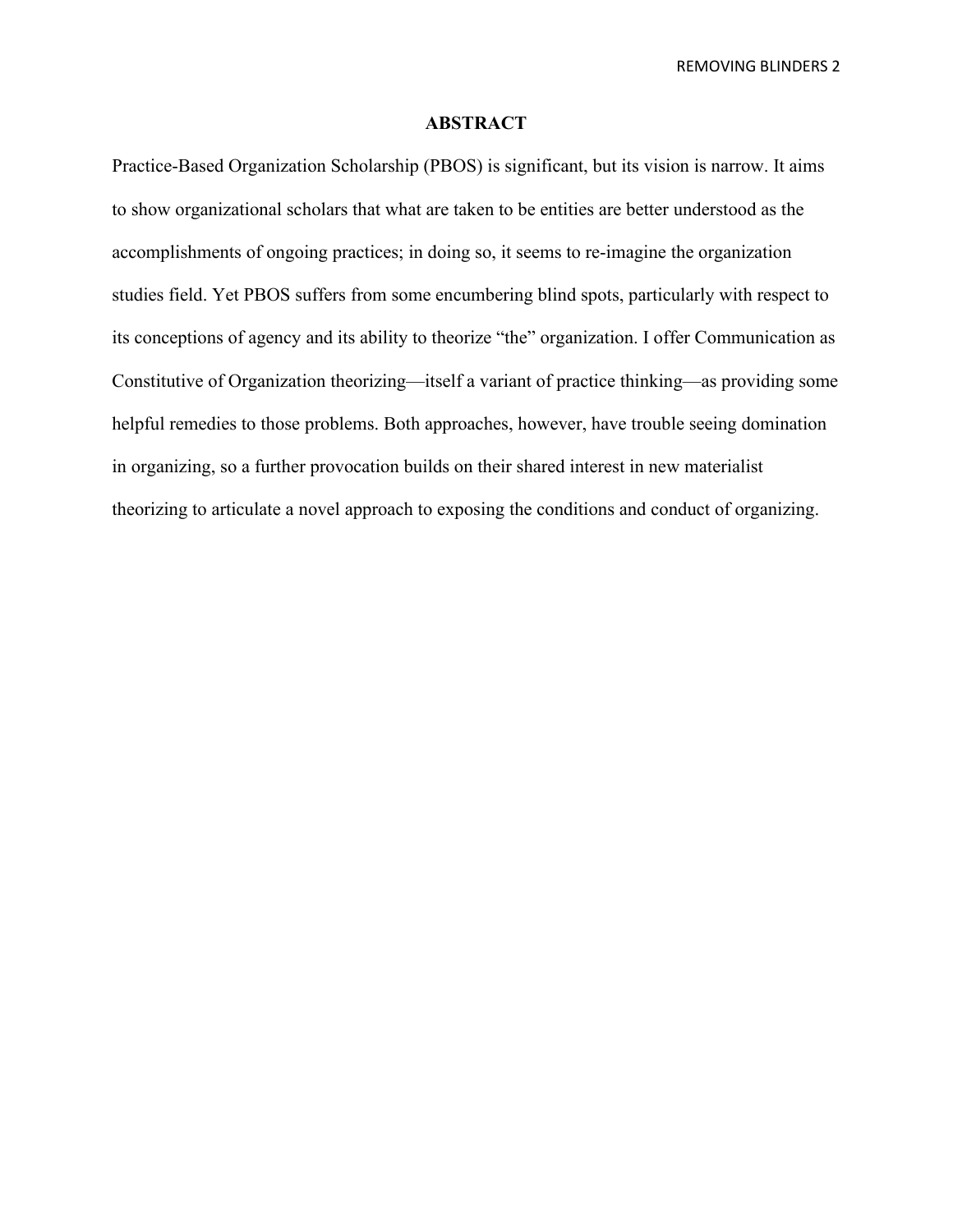# **(Re)Moving Blinders: Communication-as-Constitutive Theorizing as Provocation to Practice-Based Organization Scholarship**

We scholars learn early on to locate blind spots. "Blind spot" originally referred to optic disks' failure to register images from one or the other eye based on objects' position in our visual field, but moved to the figurative domain (accompanying our rampant use of ocular metaphors: Kavanagh, 2004) to signal cases when our focus on one facet of a phenomenon leads us to ignore other features. Understood this way, blind spots are inevitable, and we're particularly wellversed in pointing them out in others' work: In our seminar rooms and lecture halls, when we read and review manuscripts, and in casual conversations we deploy favored lenses to note overlooked factors, conceptual gaps, and disregarded situations in the theories and research we encounter.

As a deliberate provocation to debate, I engage in a bit of blind spotting with respect to Practice-Based Organization Scholarship (PBOS). Scholars across organization studies have turned to *practice* as a metatheory to portray the social world as far less solid than it appears, thereby countering reductionist assertions of entitativity in conventional theories of organization (i.e., those that turn abstractions into entities with explanatory power, like structure, technologies, institutions, or ideologies). PBOS argues that reductionism is a conceptual oversimplification that blinds us to the complexities of organizing, yet it exhibits a couple of concerning blind spots of its own. I propose that theory aligned with the interdisciplinary Communication as Constitutive of Organization (CCO) movement—a version of practice theorizing itself—can help alleviate two of those, in part by reframing practice *as* communication. Yet a third blind spot afflicts both perspectives, so the last section provides a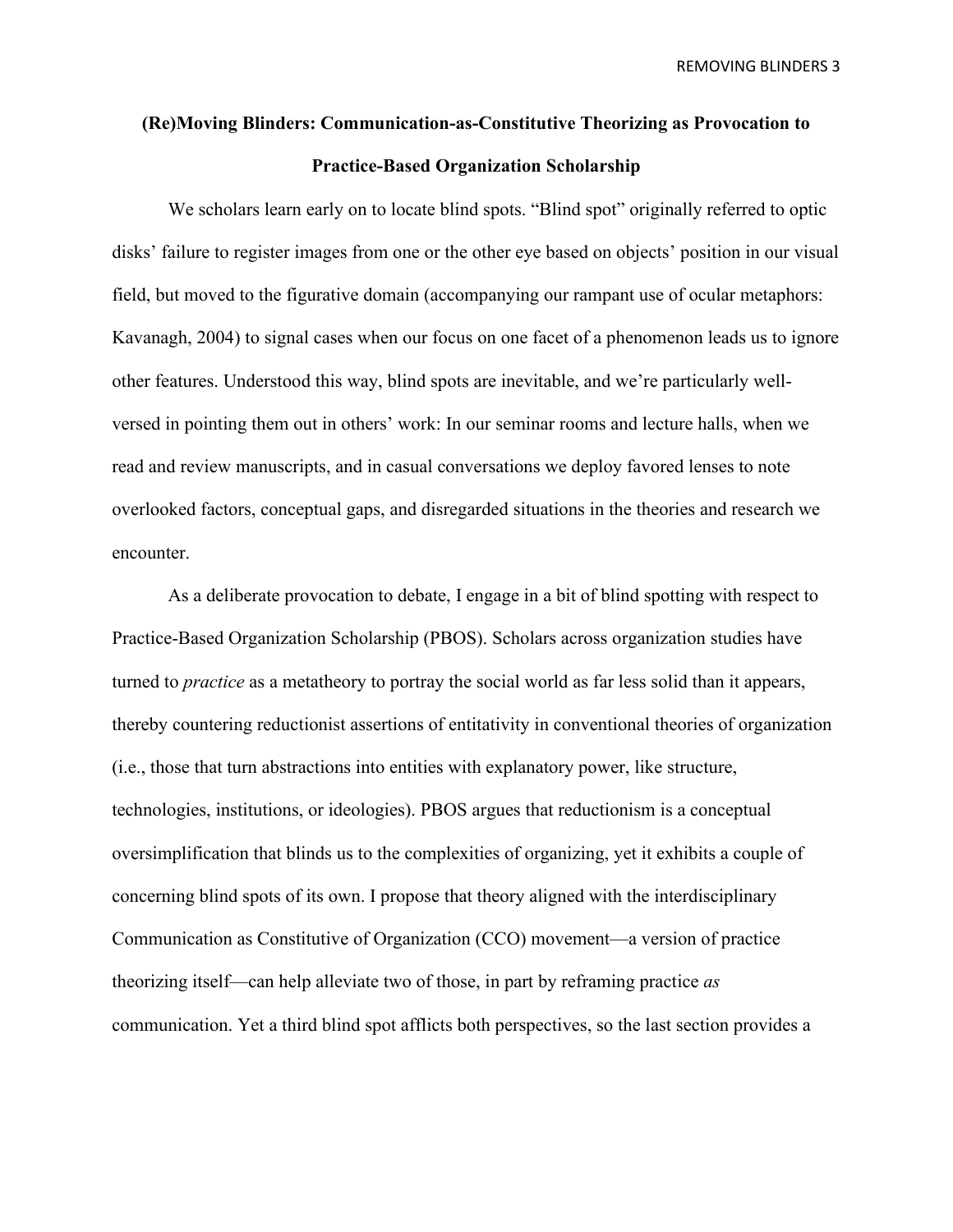double provocation, challenging both PBOS and CCO to hone their critical eye through an engagement with new materialist inquiry.

#### **Practice Theorizing's Blind Spots**

"Practice theory" names a family of perspectives or stances—there is no canonical *theory*  of practice—that highlights how reality is a complex and ongoing *accomplishment*. For Schatzki (2002, p. 87), a practice is "a temporally evolving, open-ended set of doings and sayings linked by practical understandings, rules, teleo-affective structures, and general understandings." Such a stance defines the social world "as a vast array or assemblage of performances made durable by being inscribed in human bodies and minds, objects and texts, and knotted together in such a way that the results of one performance become the resource for another" (Nicolini, 2012, p. 2). Such a stance translates into three PBOS commitments: That situated actions are consequential for the generation of social life, that dualisms are to be transcended in favor of dualities, and that relations (rather than entities) are the basis upon which phenomena exist (Feldman & Orlikowski, 2011). Units of analysis are thus no longer individuals, structures, or organizations, but *practices*.

A practice stance encourages us to reconceptualize traditional organizational phenomena. It has valuably altered thinking on organization studies fundaments such as knowledge, technology, identity, leadership, and strategy; each topic enjoys a substantial and growing body of research and theory (Corradi, Gherardi, & Verzelloni, 2010). Drawing on those three commitments, PBOS advances beyond the constructionist move (i.e., what is taken to be a social fact is really a construction that could have been otherwise) to more radically argue that organizational phenomena *are* practices. In other words, knowledge, technology, identity, leadership, and strategy are made real *only* in situated doings and sayings; they have no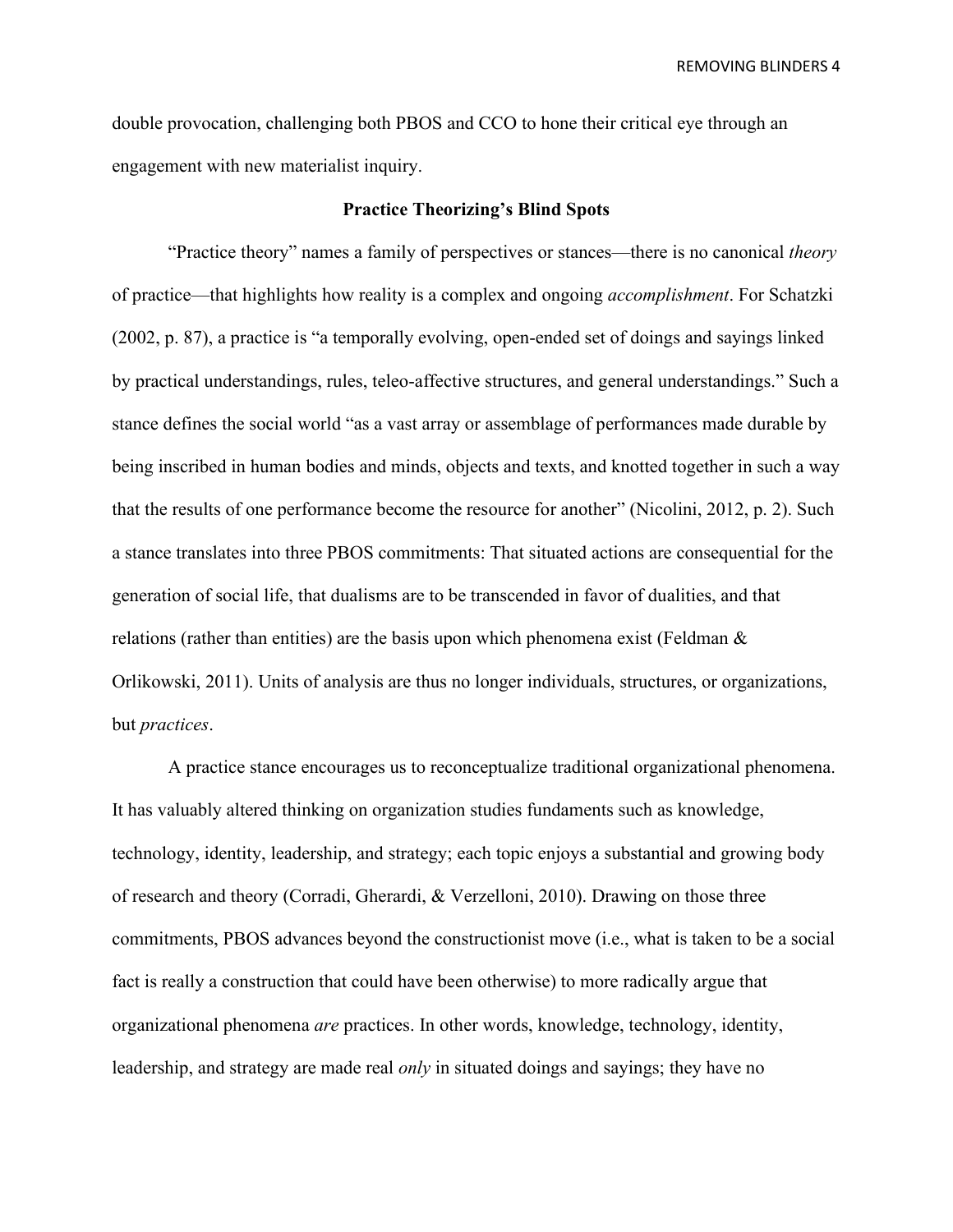independent or "objective" existence. Importantly, PBOS sees these moves as not producing more "accurate" studies of organizational phenomena (practice thinkers reject a correspondence model of truth), but as a more thoroughgoing re-orientation for the entire field.

That ambition makes it imperative to examine epistemological commitments. Importantly, PBOS suffers three concerning blind spots<sup>[1](#page-27-0)</sup>. First, practice-oriented projects tend to leave "the" organization uninterrogated. For instance, PBOS reframes a prevalent organizational phenomenon like the development of organizational strategy in terms conductive to practice thinking, giving rise to a new and fertile field: Strategy-as-Practice (SAP). Scholarship falling under this mantle shifts attention away from strategies as documents created by executives, instead focusing on the enabling and constraining influences on strategy-making, what happens in episodes of strategy-making, and the roles and identities of the practitioners (Vaara & Whittington, 2012). Yet even in scholarship associated with SAP, organizations are frequently portrayed as *contexts* or *containers* for action, pre-existing systems *inside of which* action proceeds—rather than the recurrently produced consequences of, and participants in, practice (see Chia & MacKay, 2007; Fenton & Langley, 2011).

Second is a limited imagination around agency. Practice perspectives provide an opportunity to think of agency as distributed across (or the provisional outcome of) the heterogeneous participants in a practice; some even insist upon it. Efforts to study agency as exceeding the human have been limited in PBOS, however (Bell & Vachhani, 2020), and some scholars actively resist efforts to situate agency anywhere other than *in* the individual. Doing so, however, effectively reinstates the very dualism practice theory seeks to eradicate (see discussions in Boudreau & Robey, 2005; Rasche & Chia, 2009). As one piece of evidence in this direction, the primary source of data in the majority of SAP research is interviews with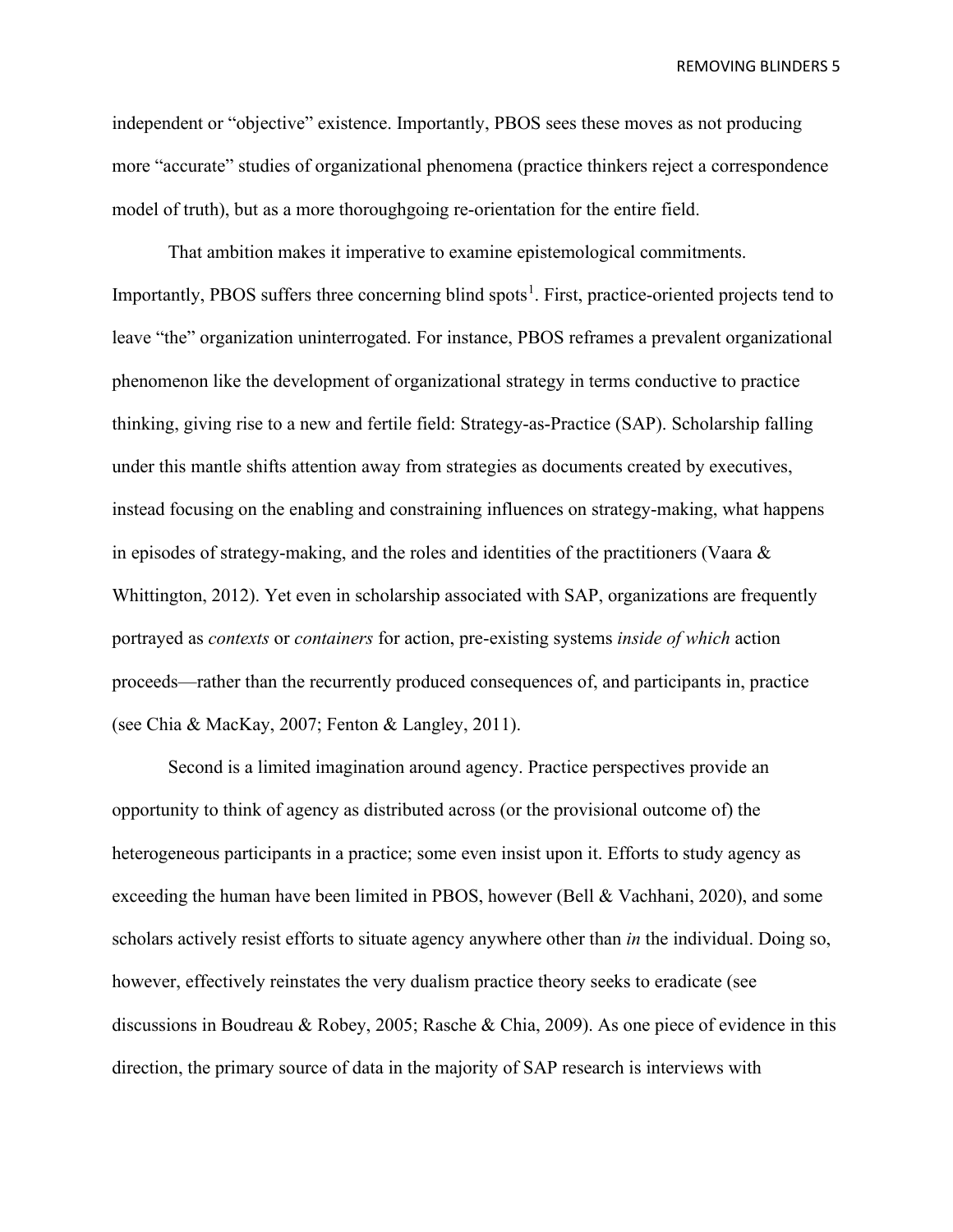organization members, but even studies that use observational techniques generally retain the individual (or groups of them bound up in routines) as the font of intention and action, looking to other elements (e.g., documents, spaces, and prescribed strategizing techniques) largely as tools appropriated by human agency (see Abdallah, Basque, & Rouleau, 2018; Lê & Spee, 2015).

A third blind spot is that PBOS tends to ignore "critical" questions revolving around how control and domination are iteratively re-accomplished in practice. Research that "zooms in" on practice develops detailed accounts of accomplishment, whereas "zooming out" fosters understandings of how local practices are linked to a "wider picture" and can "reproduce existing social arrangements or generate tension and conflict" (Nicolini, 2012, p. 230). PBOS analyses thus supply alternatives to reductionist accounts of organizational phenomena, but they generally elide critique and transformative redefinition. Scholars who wish to employ theory to interrogate discrimination, oppression, or domination tend to be left wanting by PBOS (see Clegg  $\&$ Kornberger, 2015; Gherardi, 2009).

#### **CCO: (Re)Moving Blinders**

The thesis of this provocation is that engaging with Communication as Constitutive of Organization (CCO) thinking can help remove, or perhaps merely alter, PBOS's blinders. In one sense, this assertion is ironic, since the CCO project is a form of practice theorizing itself. But its reframing of practice and its accomplishments *as communication* marks CCO as unique in the practice-based universe. There are several introductions to CCO that offer a more detailed introduction to that uniqueness, as well as to its three dominant traditions, than I can deliver here (e.g., Ashcraft, Kuhn, & Cooren, 2009; Brummans, Cooren, Robichaud, & Taylor, 2014). This section focuses, instead, on the question of how CCO thinking can address the first two PBOS blind spots.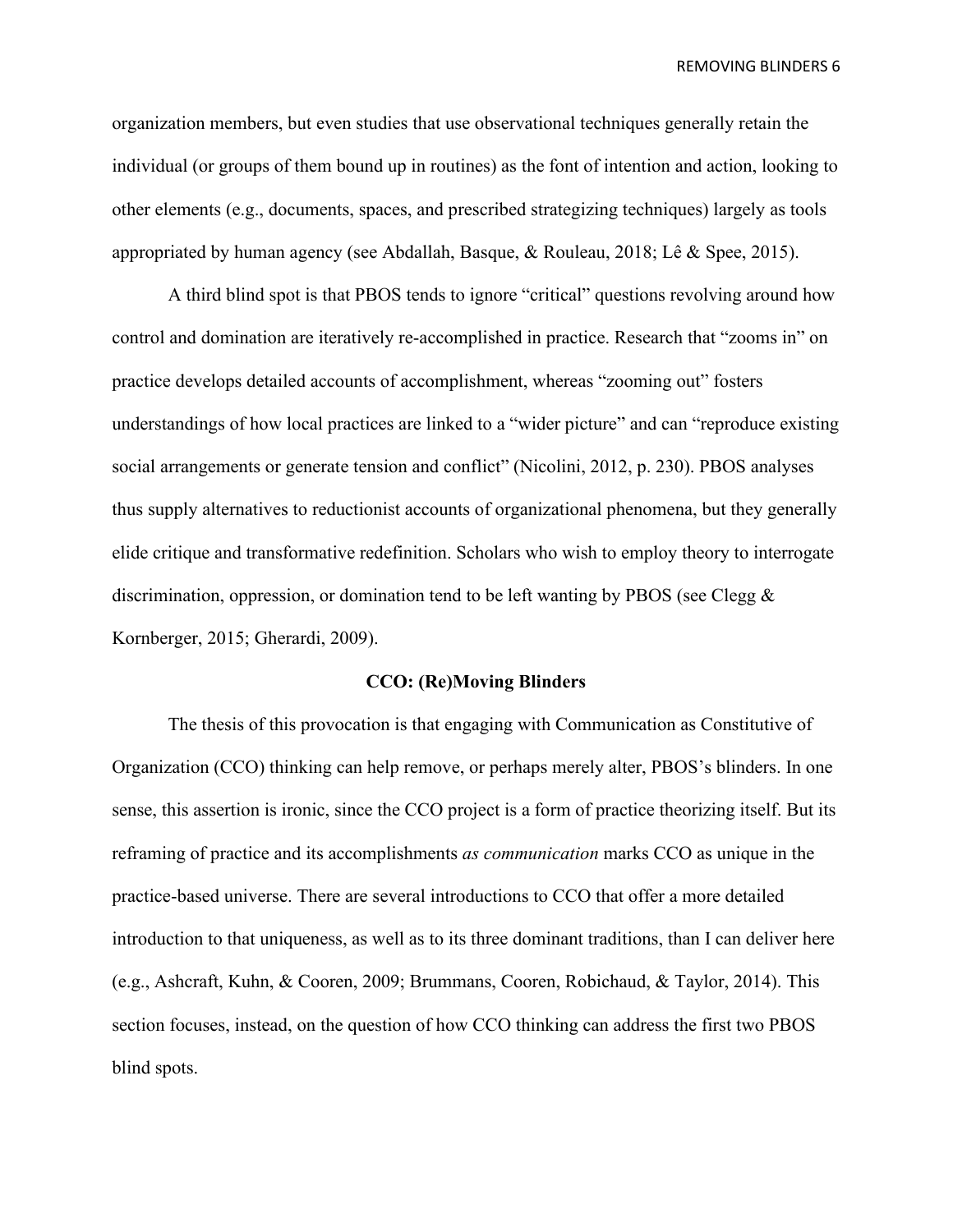#### **Blind Spot #1: "The" Organization**

At base, CCO thinking challenges ontological assumptions regarding organization. It starts with a conceptual reversal: Instead of seeing communication as one among many processes occurring within an organization's pre-existing boundaries, it asserts that organization occurs *in*  communication—and nowhere else. Drawing on the lessons of the linguistic turn, communication becomes the manifestation of neither actors' interiorities nor systems' deep structures; it is, instead, "*the ongoing, dynamic, interactive process of manipulating symbols toward the creation, maintenance, destruction, and/or transformation of meanings, which are axial—not peripheral—to organizational existence and organizing phenomena*" (Ashcraft et al., 2009, p. 22. Emphasis in original). I revisit (and challenge) this conception below, but as a foundational move—it is positioned as the constitutive *metamodel* for the diverse field of communication (Craig, 1999)—this definition of communication is useful for its shift of emphasis from the simple representation or exchange of information to the generation of (intersubjective) meanings. If "organization" refers to a system of meanings, it can *only* be produced and transformed in communication.

"Organization," however, harbors several referents (Schoeneborn, Kuhn, & Kärreman, 2019). One is a noun (organization), an entity to which people, in everyday language, attribute ontological independence (i.e., "it" exists outside its ongoing re-creation). A second is a verb (organizing), where attention turns to iterations of coordination and control located in the conduct of activity. The third is an adverb (organizationality), which highlights ephemeral, liquid, and partial coordinated action that scholars frequently ignore because it occurs outside formal established systems (Dobusch & Schoeneborn, 2015; Cruz & Sodeke, in press). The noun promises an answer to the question of what an organization *is*; the verb to the question of how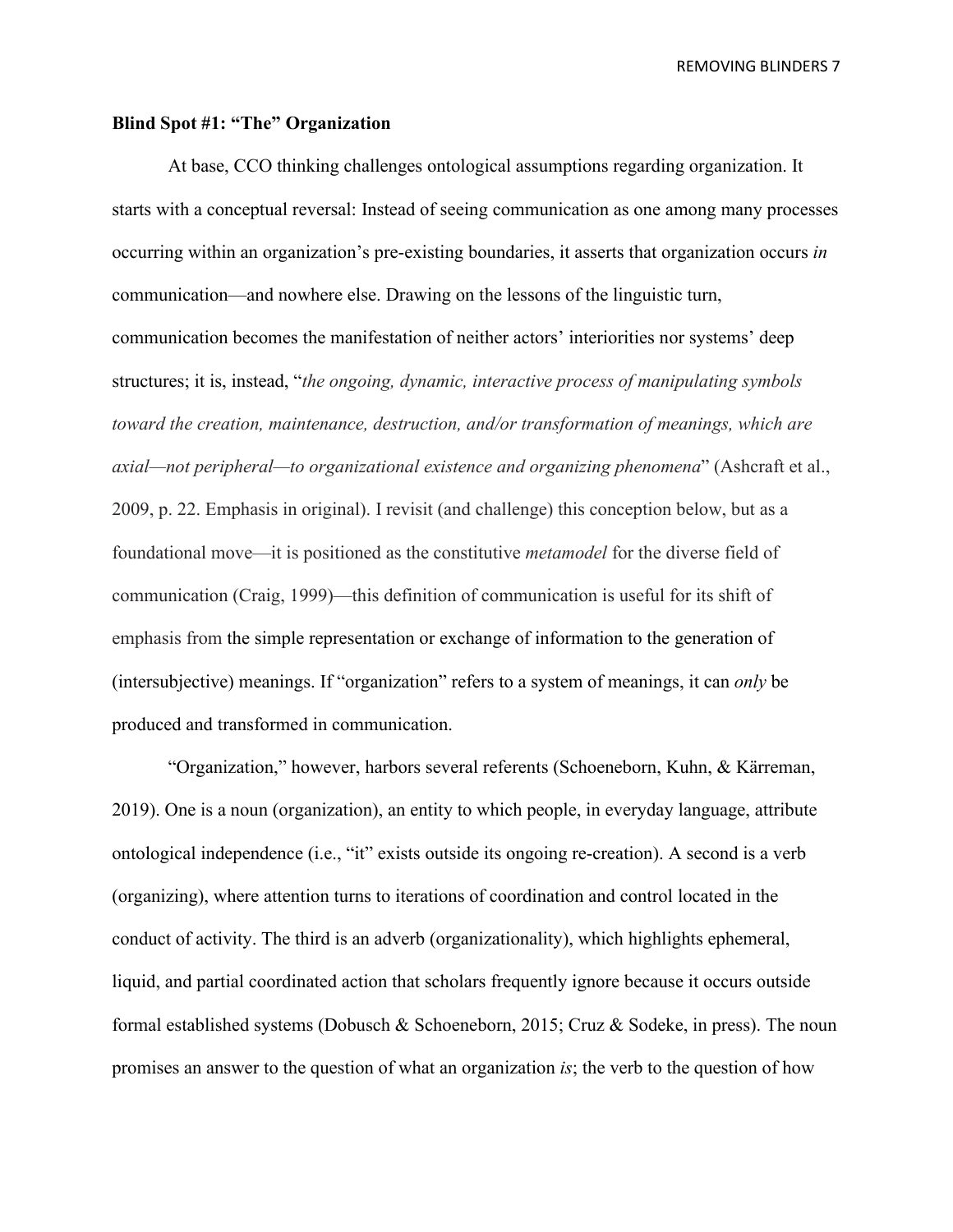organizing is *accomplished*; the adjective to the question of when and where flows of activity look organizational *by degrees*. Distinctions of this sort align with PBOS thinking, but its scholars are frequently content to treat "the" organization as uninterrogated background, the bounded system *inside* of which action unfolds (Vásquez, Bencherki, Cooren, & Sergi, 2018).

In explaining how both the verb and the noun versions of organization are fundamentally *communicative* deeds, CCO scholars offer a remedy to the first blind spot. Those who address the noun question (how does the practice of communication constitute the "entity" taken to be the organization?) deploy communication to explain organizational emergence, persistence, and transformation, showing that entities are the ongoing outcomes of communicative practice. One route here is to examine the ways in which "the" organization serves a *representational* function (Nicotera, 2013), where the discursive token of the organization is marshalled in conversation to shape action. When interactants deploy the noun standing for the organization in conversation, they incarnate it and ascribe interests to it (and treat it *as* an "it") that supersede those of any individual agent (Cooren, Brummans, & Charrieras, 2008). Such a move suggests a mutual determination, where communicative practice depends on the existence of a putative entity to which actors can attribute motive and intention to guide their action—but that "entity" simultaneously depends on its recurrent manifestation in interaction for its persistence (Taylor & Van Every, 2014).

An alternative approach to the noun question considers the functions communication must perform to underwrite the independent existence of an organization. McPhee and Zaug's (2000) Four Flows model posits four intersecting flows that must be present to distinguish an organization from other social forms: reflexive self-structuring, activity coordination, membership negotiation, and institutional positioning. When analysts attend to the intersections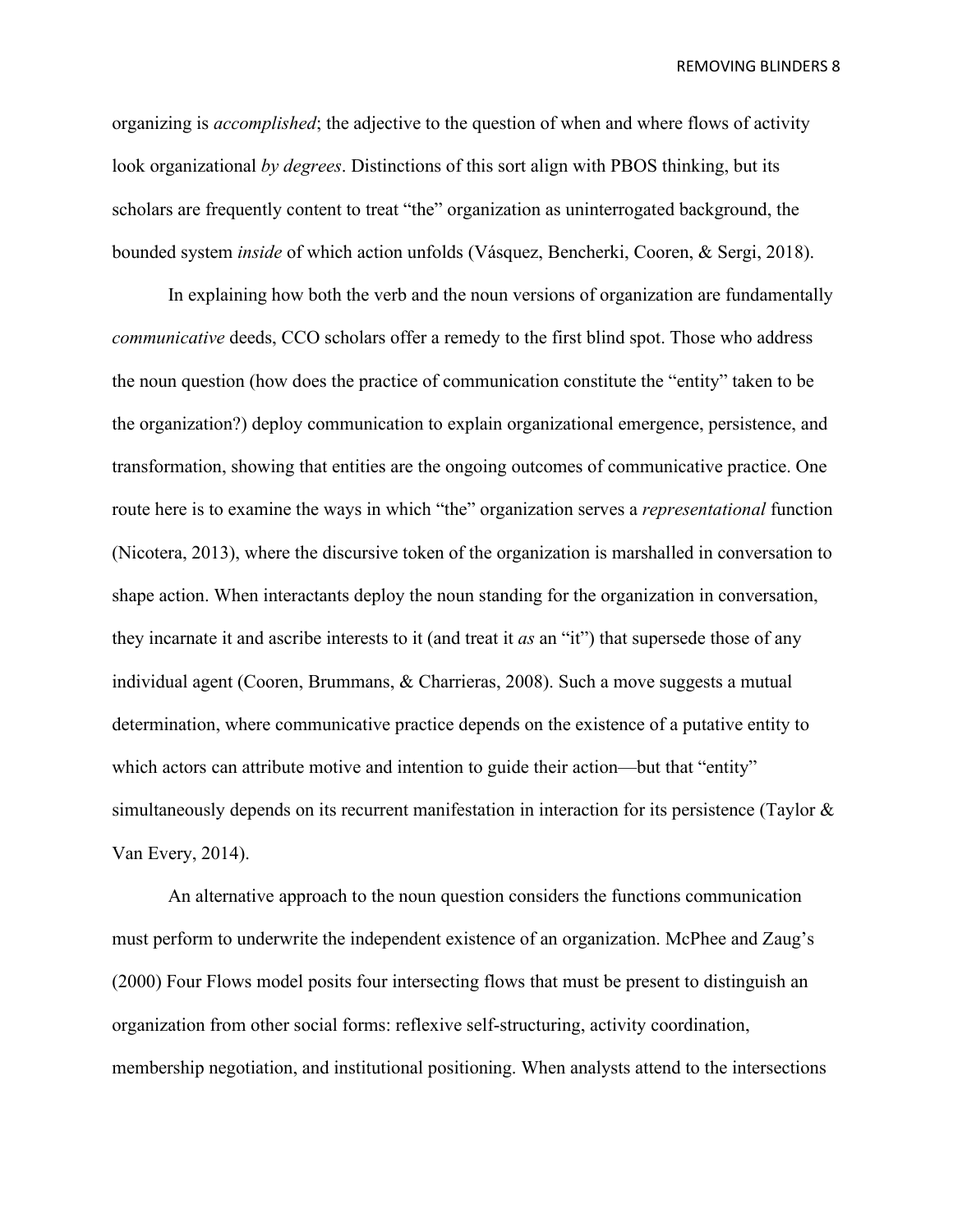between these four flows, they necessarily cast their gaze across levels of analysis while maintaining a focus on communicative practice. The model encourages researchers to specify the practices comprising each flow; it also directs attention to the tensions, paradoxes, and contradictions across flows that can be missed by PBOS scholars who focus on practices other than organizing.

The second path to overcoming PBOS's blind spot regarding "the" organization is to focus on either the verb or the adjective and its ongoing accomplishment in communication. In this vein, CCO scholars show how processes of organizing are unstable communication processes. When analyses revolve around how organization becomes present in the production of place (Crevani, 2019), bike commuters' collective action (Wilhoit & Kisselburgh, 2015), or the communal (in)visibility summoned from marketplace vendors by situational demands (Cruz, 2017), organizing is not merely about processes occurring *within* a system's boundaries, but is about the accomplishment of temporally situated and transitory phenomena in the doing of coordination and control. For instance, studies that examine how organizations are conversationally invoked as discursive/material tokens carrying particular motivations and trajectories—invocations that discipline interactants' thought and action—exemplify a CCO attention to organizing-in-communication (e.g., Porter, Kuhn, & Nerlich, 2018). Organizing and organizationality, as contrasted with (but not rejecting) organization, become precarious communicative practices with influences and trajectories more complex and contradictory than conventionally understood.

Drawing from these paths, the claim is that PBOS should embrace CCO stances to reconceive "the" organization. Doing so will enable it to move beyond seeing organization as mere context, instead considering how situated accomplishments necessarily *constitute* the very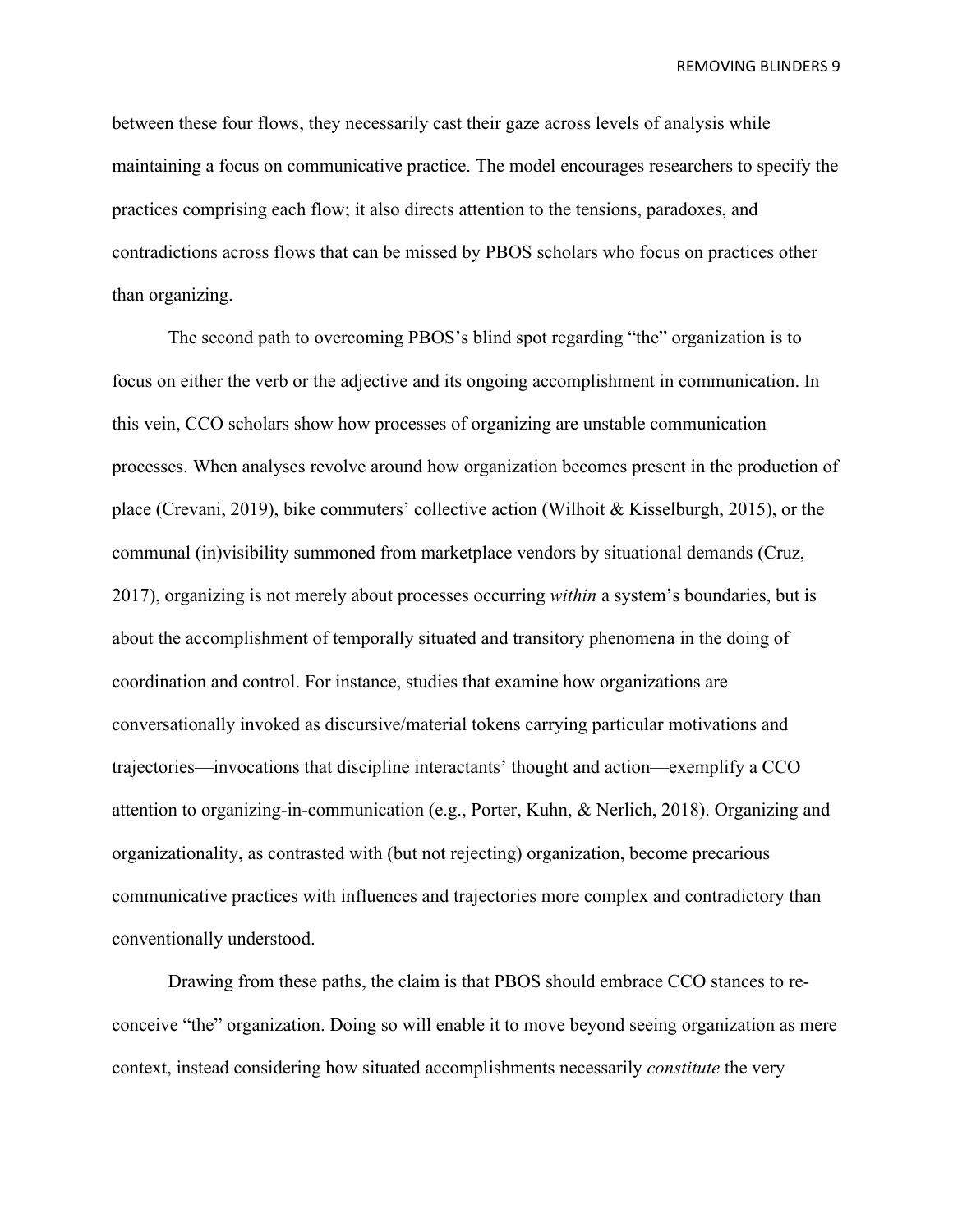organizations that come to be accorded agency, and simultaneously deployed as discursive tokens, in those same practices.

#### **Blind Spot #2: Conception of Agency**

At the level of theory, PBOS generally acknowledges the value of elements in the social scene beyond persons and their intentions. But in empirical studies, PBOS tends to restrict agency to individuals. Frequent theoretical touchstone Anthony Giddens is explicit in acknowledging a multiplicity of influences on practice while limiting agency to the person, but many other influential writers likewise embed the individual in the social while maintaining a focus on *the person's* causal power. Doing so betrays the theories that drive PBOS (Gherardi, 2017).

Fortunately, CCO thinking offers two ways out of this reductionism. One response is offered by CCO theorists who appropriate Niklas Luhmann's systems theorizing, a view in which humans are accorded *no* causal power because social systems simply do not include them. Instead, social systems, including organizations, are comprised of communication events that generate the system's (re)production. Communication here is not what individuals do; it is what *the system* does. The network of communication events produces that which observers recognize as structure and agency (Cooren & Seidl, in press). For CCO thinkers of a Luhmannian stripe, then, agency is not about individuals or their psychic systems (even if "situated"). Instead, communication is about the system generating information that contributes to that same system's decisions. Agency is the result of affixing of decision rights to particular nodes in the communication network (Blaschke, 2018), and the role of the analyst is to track the flow of communication events and episodes over time—the *practice* of communication—to understand how decisions (re)produce the organizational system.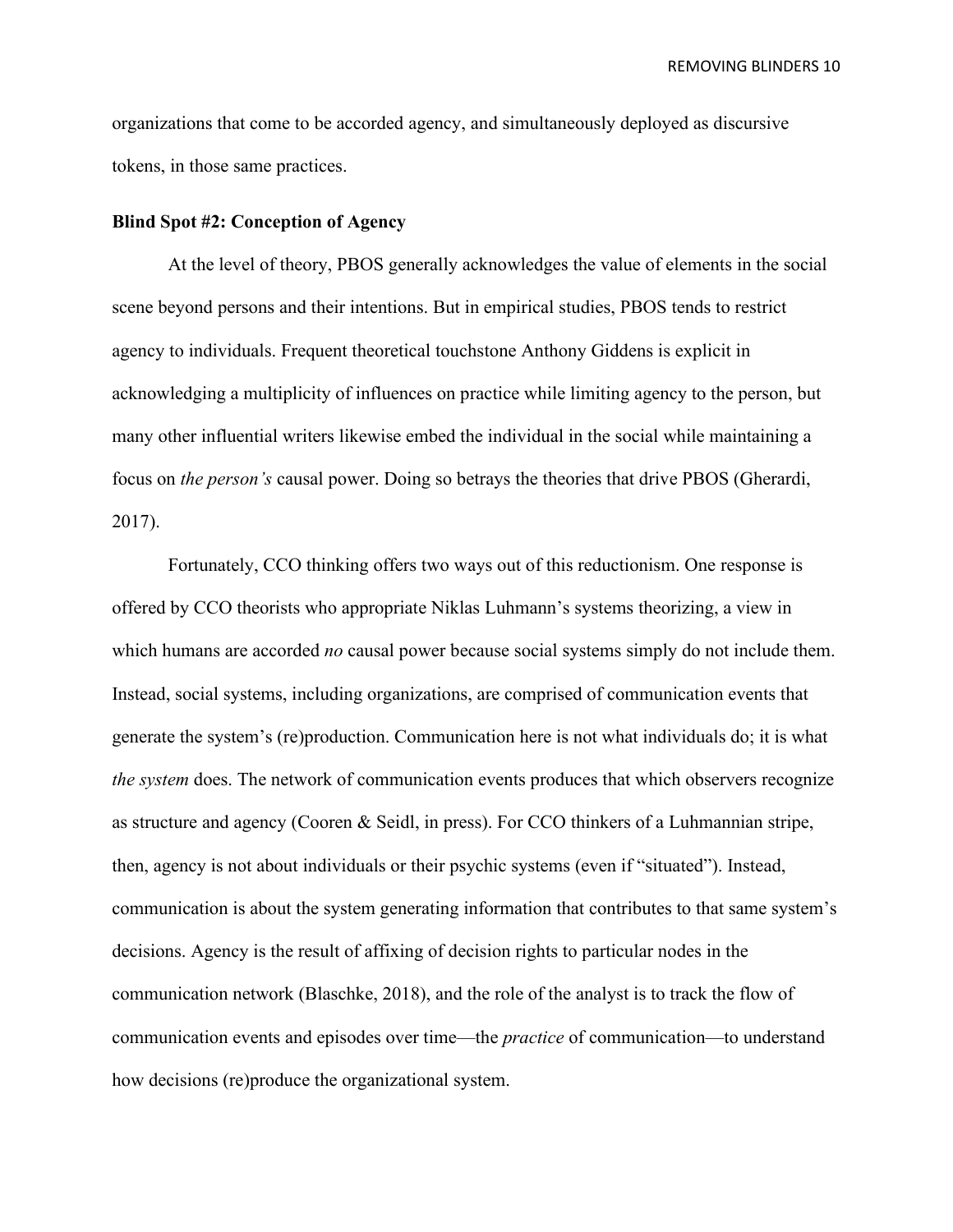Another resource comes from those CCO scholars who think of agency as something impossible to invest in *any* single entity. For several authors associated with the "Montréal School" of CCO, agency is *hybrid* in the sense that humans and nonhumans are always constitutively entangled in the production of action. Although some interpreters have taken this to suggest that putative entities like texts, algorithms, or buildings *possess* agency, a hybridity stance holds that the interests and intentions attached to any actor must always become "materialized" by drawing upon (or inscribing themselves in) rules, roles, objects, numbers, sites, images, bodies, and the like (Fauré, Cooren, & Matte, 2019). Action, accordingly, is the production of an ensemble, or plenum, of agenc*ies*. Moreover, what becomes deemed "an agent" is an accomplishment, one that relies on enrolling other elements of that plenum and making them matter in "nominating" one element to stand for the whole (Cooren, 2010; Taylor & Van Every, 2014). A hybridity stance calls analysts to examine situated, interactive practices of communication, with an eye toward how those elements are positioned as motivated, animated, or restricted by particular agencies in the network.

CCO offers, then, a radical reconceptualization of agency. Such a reconceptualization offers PBOS an opportunity to attend to the multiplicity of forces implicated in the production of action and organization, as those advocating for investigations into (for instance) communities of practice advocate (Mørk,et al., 2010). Yet a CCO stance goes further, re-describing agency as always a conjoint or network accomplishment, and then linking that hybrid agency with the emergence of organization and the array of tensions it encounters. A hybridity stance on agency thus implies seeing organization, in both its noun and verb forms, as significantly messier than PBOS has typically pursued.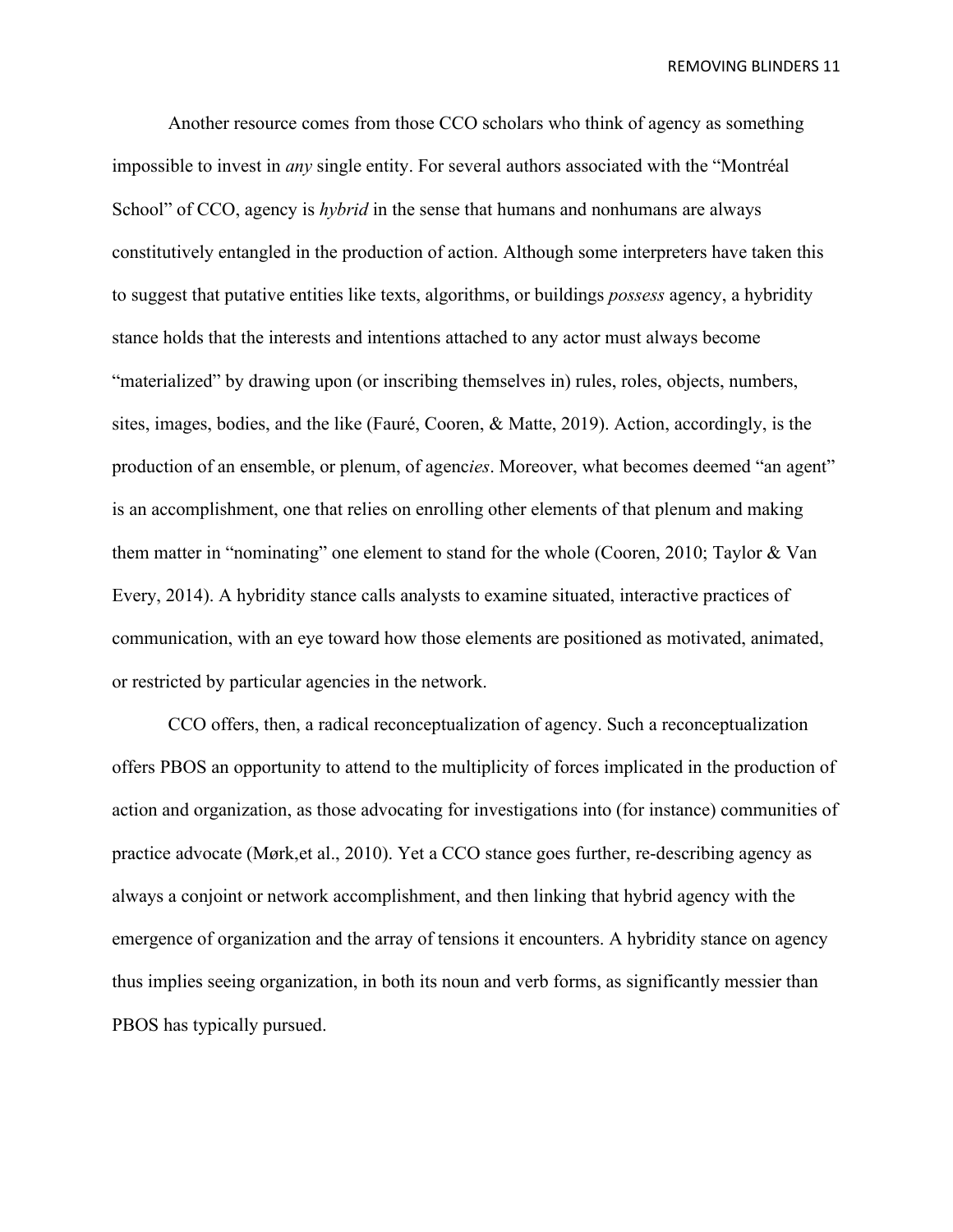### **Blind Spot #3: Re-imagining Critical Theorizing**

No provocation exercise would be complete without turning the blind spotting around to address CCO's own myopia (indeed, the notion of [re]moving blinders insinuates that additional blind spots may be created by repositioning). As mentioned above, PBOS has created relatively little purchase on questions of power, control, domination, and resistance, though there have been some impressive strides in feminist PBOS (e.g., Harris, 2016; Janssens & Steyaert, 2019; Linstead & Pullen, 2006) and corners of SAP scholarship (e.g., Clegg & Kornberger, 2015). Because CCO scholars' aim has generally been to address ontological questions rather than axiological concerns, they have likewise had little to say on these themes. The result is that PBOS and CCO analyses risk becoming anodyne: By offering re-descriptions of phenomena, they often lack a position from which to critique organizing practices. In other words, both CCO and PBOS denaturalize the status quo and encourage reflexivity about practice, but come up short with respect to the transformative redefinitions that pursue emancipation in working and organizing (see Fournier & Grey, 2000).

But perhaps a focus on emancipation is a limiting way to think of critical theorizing today (see Ashcraft, 2018; Mumby, 2019). This third provocation, directed toward *both* practice theorists and CCO scholars, imagines a revived and revised critical stance, working it out in three steps. It draws upon *new materialist thinking* (sometimes termed relationality, the ontological turn, or sociomateriality), a body of thought that complexifies claims of causality, reconceptualizes entities as relations (in the response to the first blind spot), and broadens notions of agency (as in the second) (Fox & Alldred, 2017; Kuhn et al., 2017). Increasingly, both PBOS and CCO scholarship have embraced new materialism, but they have generally not used that thinking central to engage with "critical" questions.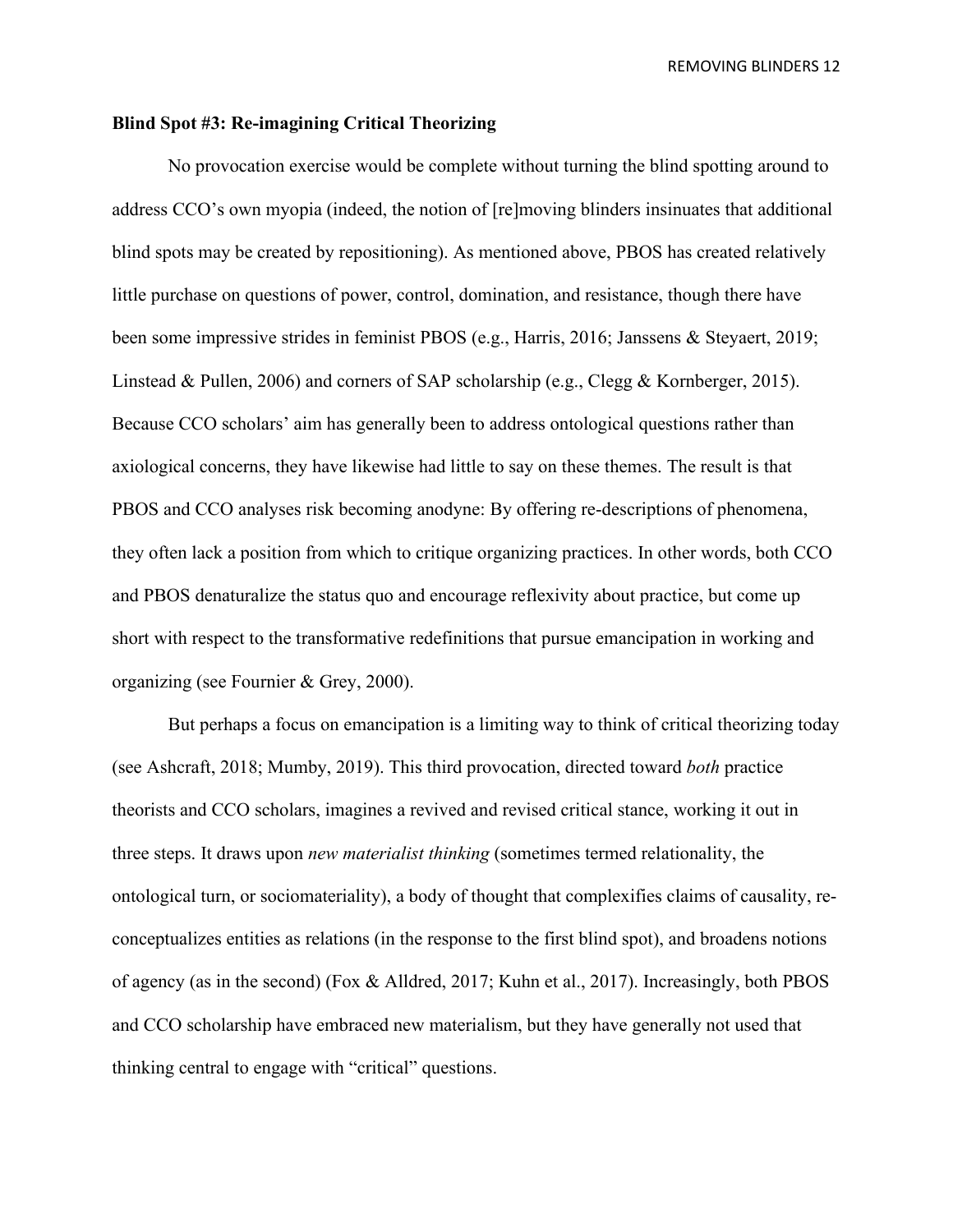To illustrate this alternative critical stance, I enlist an abbreviated example of an explicit effort to alter corporations' practices. Larry Fink, the head of the world's largest investment firm, BlackRock, has established a reputation among the financial class for writing a yearly letter to CEOs of the companies in which his firm has a stake. Over the past several years, these letters have enjoined CEOs to redirect their firms' strategies to embrace a sustainable and inclusive capitalism. Fink's letters carry special weight, and coercive power, because of his firm's centrality in global finance. The letters receive considerable praise and criticism (Fink, 2015; Kramer, 2019), but the issue of interest to PBOS and CCO scholars would likely concern how the letters stimulate practices of strategy (e.g., deployment of tools and methods of strategizing) that embrace or reject (or both) Fink's call—alongside a recognition that those practices participate in the organization's constitution. The vision would likely start as one in which firms exist as entities that may be catalyzed by these external stimuli.

### *Assemblage*

How would a new materialist critical inquiry approach this case? A first step would reframe organizing and communicating as unfolding in and through *assemblages[2](#page-28-0)* , and thus not beginning with the firm as an assumed ground upon which action proceeds. Doing so requires reworking the conception of communication provided above. That definition positioned meaning as the outcome of symbolic action, a move that centers human discursive activity while pushing materiality (key to most theories of practice) to the margins. Ashcraft et al. (2009) recognized this problem, and offered an alternative conception of communication better suited to new materialist thinking: "the ongoing, situated, and embodied process whereby human and nonhuman agencies interpenetrate ideation and materiality toward realities that are tangible and axial to organizational existence and organizing phenomena" (p. 26). This (admittedly unwieldy)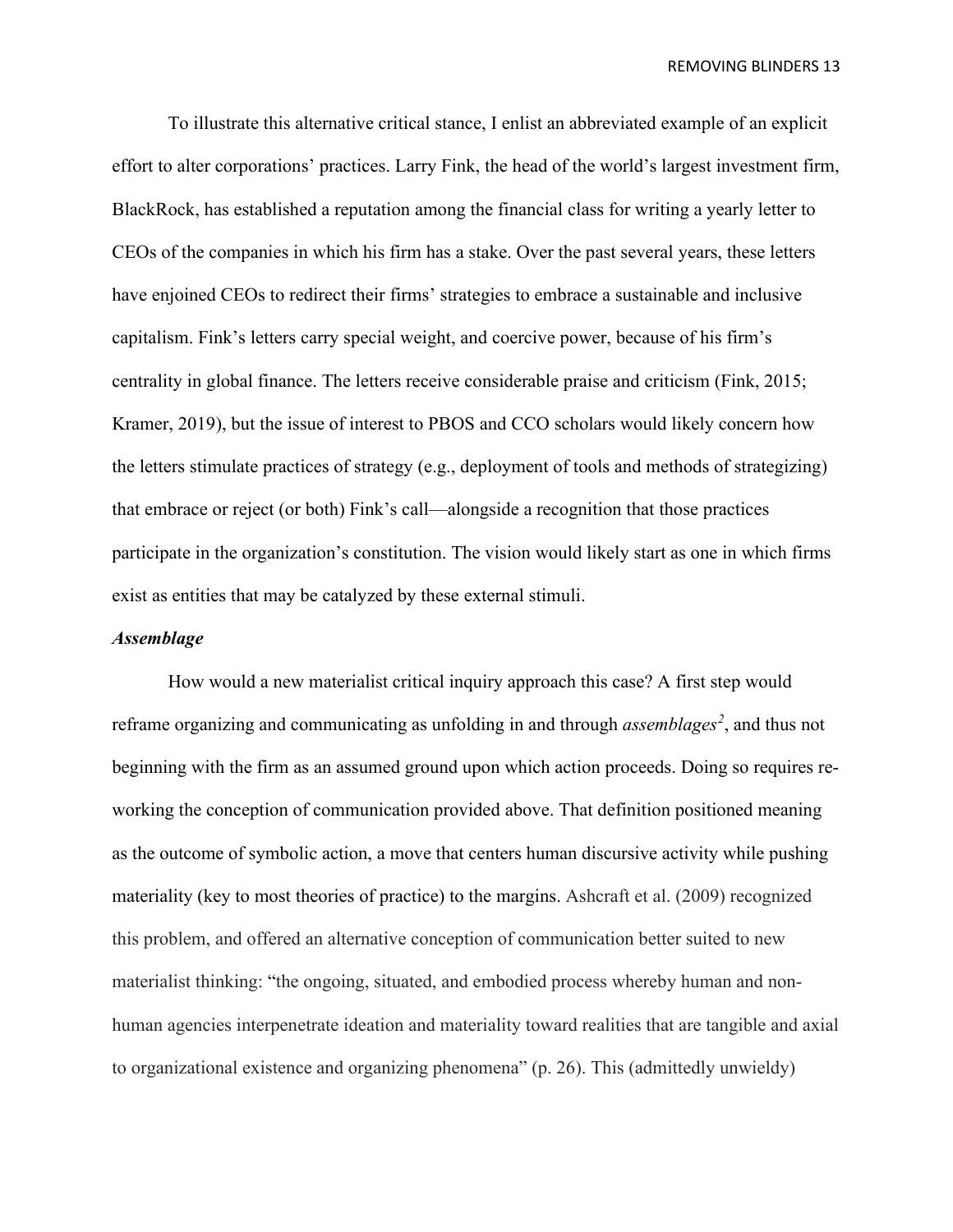definition frames communication as the practice through which a variety of elements enter into relationship, and it is from such relations that realities materialize. This is not simply constructionism with some material "stuff" added to the mix; it rejects subject-object dualisms to position communication as far more than the human discursive acts that generate meaning. Communication, instead, is where *and when* connections between elements become materialized as a knotty relational complex; it is in and through this materializing of connections that meanings become happenings, observers make attributions of agency (because agency is irredeemably hybrid), and the trajectory of a given practice takes shape (Gherardi et al., 2019; Kuhn et al., 2017). Another way of saying this is that agency is a *by-product* of the knotty relational complex's becoming, and that becoming occurs in and through communication.

That communicatively constituted "knotty relational complex" *is* the assemblage. More than merely a network of pre-existing entities, *assemblage* signals the presence of a vital network—it is noun and verb simultaneously—of human and nonhuman agencies animated by a variety of activity "flows." What we take to be "organizations" may be understood as nodes (or centers of gravity) in this network, but those nodes are ongoing products of heterogeneous intersecting forces—assemblages, and thus not taken-for-granted entities—themselves. Branding, entrepreneurship, algorithmic management, and activism (to name just a few) are flows requiring the weaving together of many participants in the assemblage that, together, generate the events that manifest as such practices. In this line of thinking, the assemblage is itself *agentic* because it is both the site and surface of practice (Gherardi, 2016; Robinson, 2016).

# *Ontological Multiplicity*

A second step is a recognition that any assemblage is *ontologically multiple*. This means that "it" can be communicatively constituted—staged, enacted, produced—many different ways.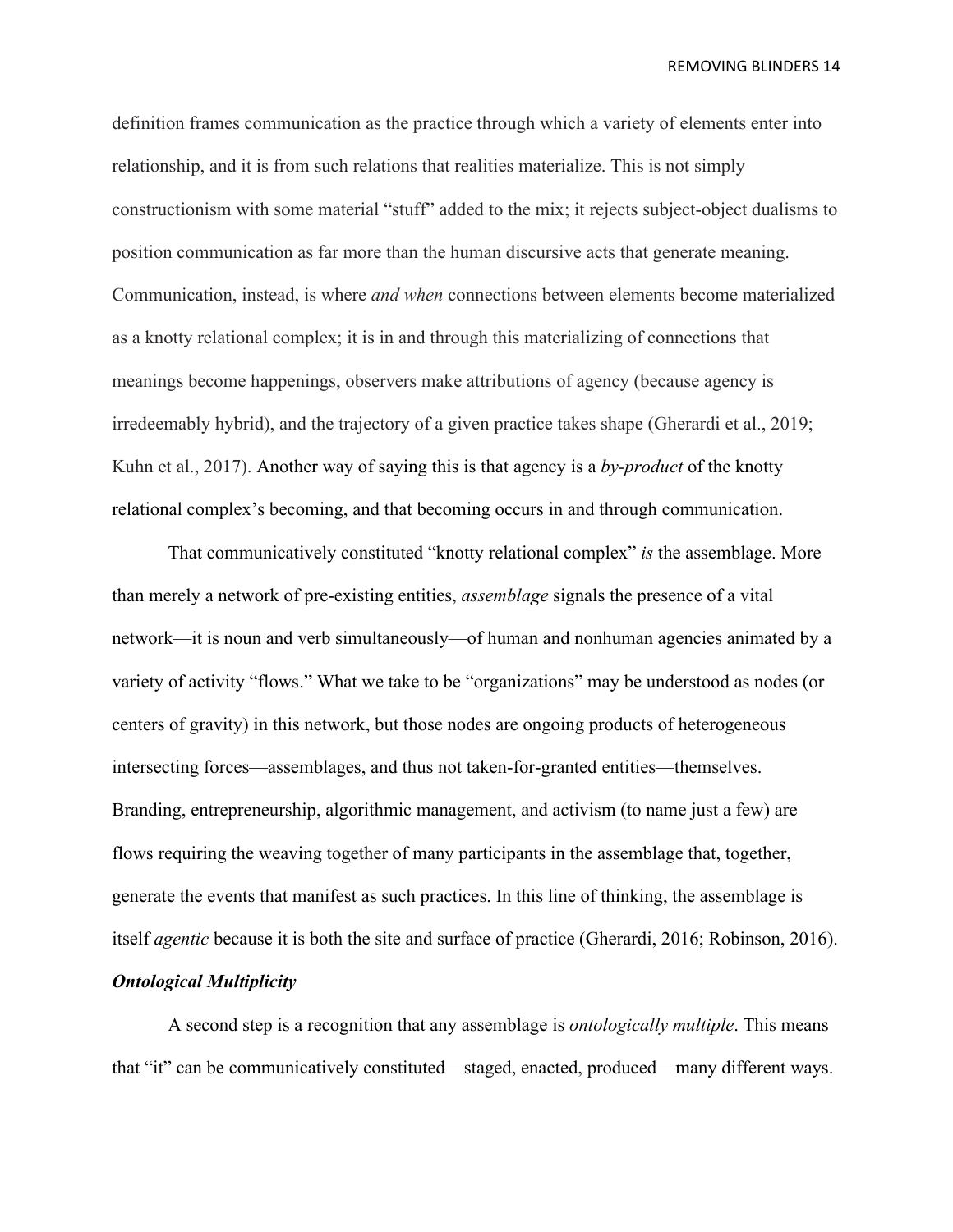"The" assemblage is not an object that simply seems different to human actors gazing at it from different social locations (as in the Indian parable of the blind men and the elephant); instead, ontological multiplicity is about *becoming* many different "realities" depending on the logic constituting the practice (de Laet & Mol, 2000). The practice doesn't just look different; it *is*  ontologically distinct. The questions of interest to a new materialist critical investigation, then, become which reality will be produced, which participants will exercise authority with respect to the assemblage's emergence and stabilization and what tensions characterize its persistence.

A recognition of ontological multiplicity also offers a theory of change. It paints a picture of assemblages' radical indeterminacy, one in which the assemblages constituted by flows of communication make them "*precariously open to disruption*" (Mease, 2019, p. 412. Emphasis in original). Indeterminacy resonates with the notion of *aleatory materialism* (Althusser, 1994): contingency and chance in the assemblage's potential to become something altogether unexpected. A given logic of practice can transform, pursuing a novel trajectory as the assemblage encounters fresh events and (socio)materialities. For Bennett (2010, p. 49), aleatory materialism "is for the sake of freedom conceived as a persistent capacity of the natural world to surprise—to produce events not fully determined by their antecedents." Aleatory materialism thus forces a reckoning with the intrinsic dis/orderliness and continual becoming of organizing, which both PBOS and CCO tend to push outside their conceptual gaze in the interest of exposing the accomplishments generating the organizational phenomena upon which they focus<sup>[3](#page-28-1)</sup> (Cooper, 1986; Vásquez & Kuhn, 2019). Ontological multiplicity, in contrast, allows an analyst to remain open to the "queerness" (Barad, 2012) characterizing the operations of assemblages.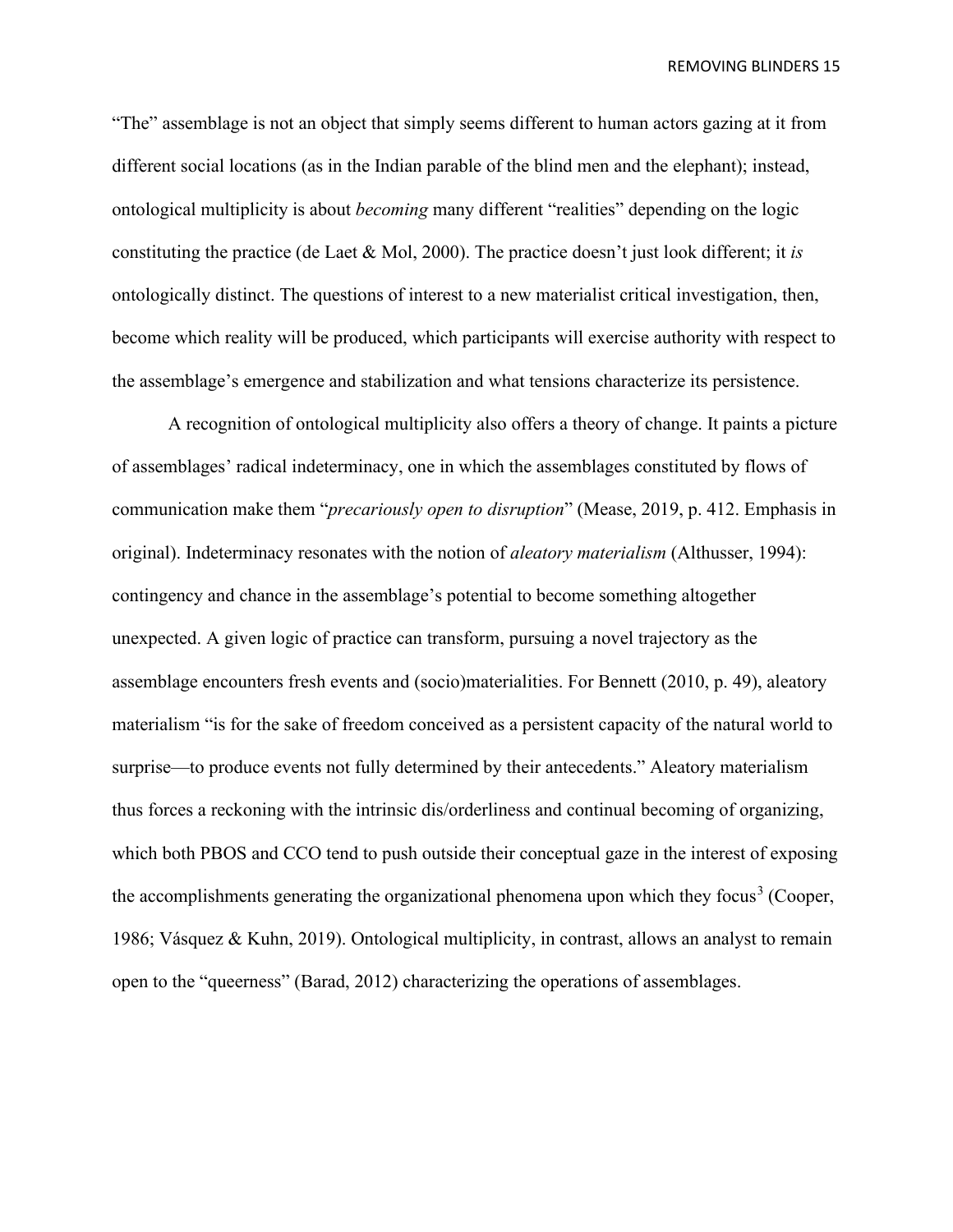### *Critiquing Constraints on Becoming*

A third step is needed to make a new materialist approach *critical*. Although new materialists share a desire to re-imagine the subject, reassess ethics, and explore what counts as agency, they also acknowledge that a "newfound attentiveness to matter and its powers will not solve the problem of human exploitation or oppression, but it can inspire a greater sense of the extent to which all bodies are kin in the sense of [being] inextricably enmeshed in a dense network of relations" (Bennett, 2010, p. 13). Conceptions of "the ethical" emerge from that network of relations (i.e., the assemblage), so critique must also make reference to its logics and their consequences, with attention to the assemblage's ongoing becoming—its growth toward the production of difference. A transformative redefinition, via the potential for alternative logics, requires two moves of critique.

**Assessing inclusion/exclusion**. First is an appraisal of how the assemblage-in-practice makes agency flow to, or from, particular actors or relations, with a consideration of the (ethical) justifications for such activity. For thinkers like Deleuze and Guattari (1987), the imperative is to critique forms of authority that constrain the assemblage's connection-making potential, its potential to "become-other" and engage with novel problems, by seating decidability in only one location and rendering some elements outside its borders. Each of these practices is about boundary-making, which presents authority in/of the assemblage as a product of everyday practice: "The global is no longer somewhere 'out there', the relentless juggernaut of globalisation, with no one to blame for job cuts, rising carbon dioxide emissions and so on . . . Instead, the global is also made right here, wherever we live" (Müller, 2015, p. 35). Localized acts of inclusion and exclusion produce the boundaries that make becoming (im)possible.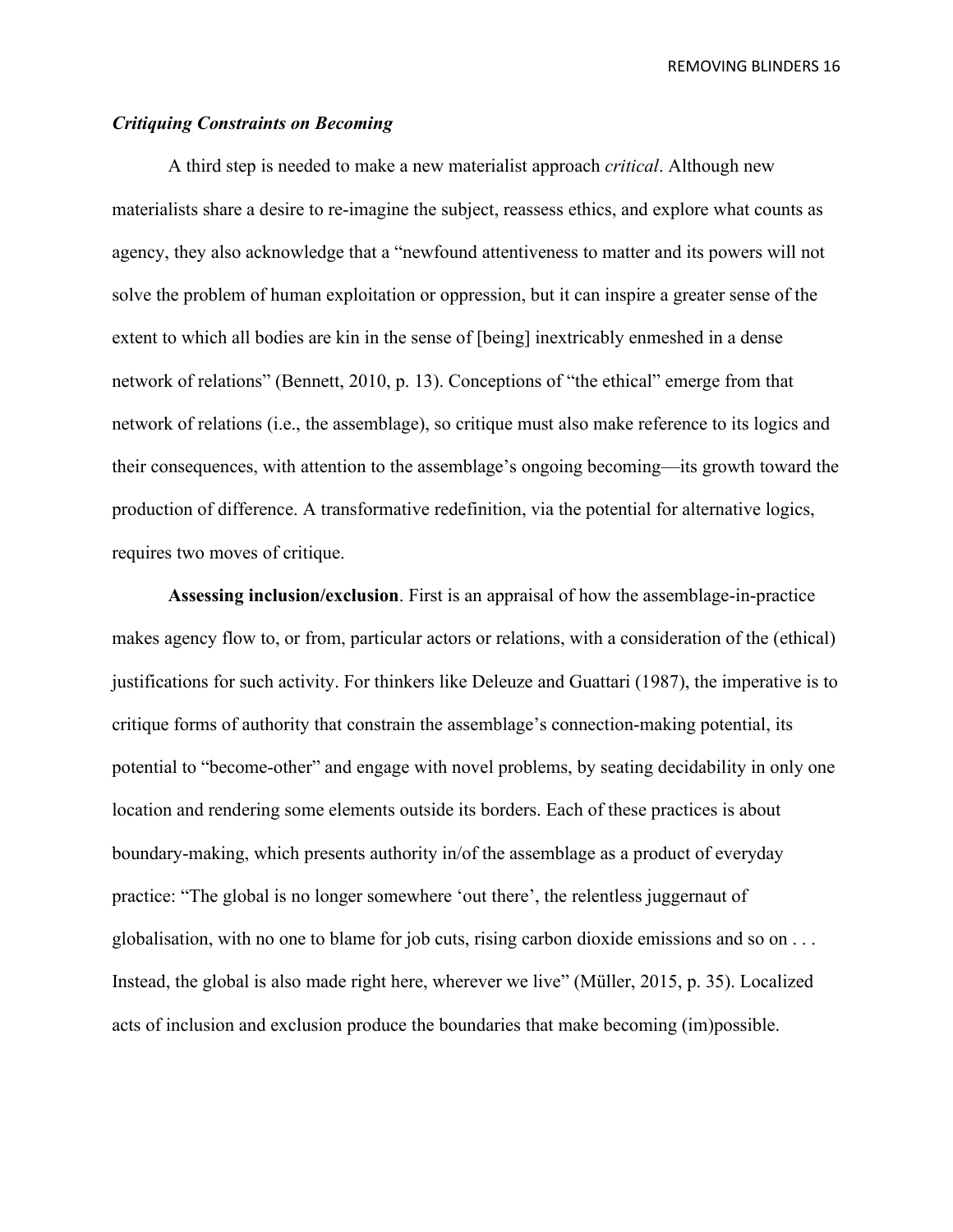**Novel connection-making**. A second move is to locate affirmative possibilities for new connections across and beyond the assemblage to enable new becomings, as indicated in the section on ontological multiplicity. For Braidotti (2017, p. 21), the task of new materialist critical theory "is activating subjects to enter into new affective assemblages, to co-create alternative ethical forces and political codes." The aim is to conceive of possibilities for assemblages to embrace variety, freedom, and growth through communicative practice (Guattari, 2000; Ergene, Calás, & Smircich, 2018). Such possibilities could be provoked by unanticipated reconfigurations of relations between the material and discursive (Mazmanian, Chon, & Dourish, 2014), narratives that contest existing logics of connection (Chia & MacKay, 2007), spectacles that expose the protective opaqueness of value chains (Flyverbom & Reinecke, 2017), or events that make new connections across assemblages (Ashcraft & Kuhn, 2018). Perhaps disappointingly, the notion of the assemblage's "becoming other" through novel connectionmaking cannot comprise a straightforward normative stance from which one might pass judgment on a given practice. Responsibility, or response-ability, instead involves a responsiveness to continual assemblage growth (Painter-Moreland, 2011).

#### *BlackRock Illustration*

Considering the BlackRock case as an elucidatory example of how the sort of analysis described in this section might proceed, one might begin, in the *assemblage* step, by positing the existence of many conflicting forces populating the practice—not merely the corporate sites into which Fink's letters enter. The forces comprising the assemblage might include executives' (perceived) authority over firms, the doctrine of shareholder primacy, activists' pressure on firms, the wide circulation of calls for sustainability, racist histories of corporatized colonial activity, the financialized paternalism lurking in Fink's assertions, corporate equity prices,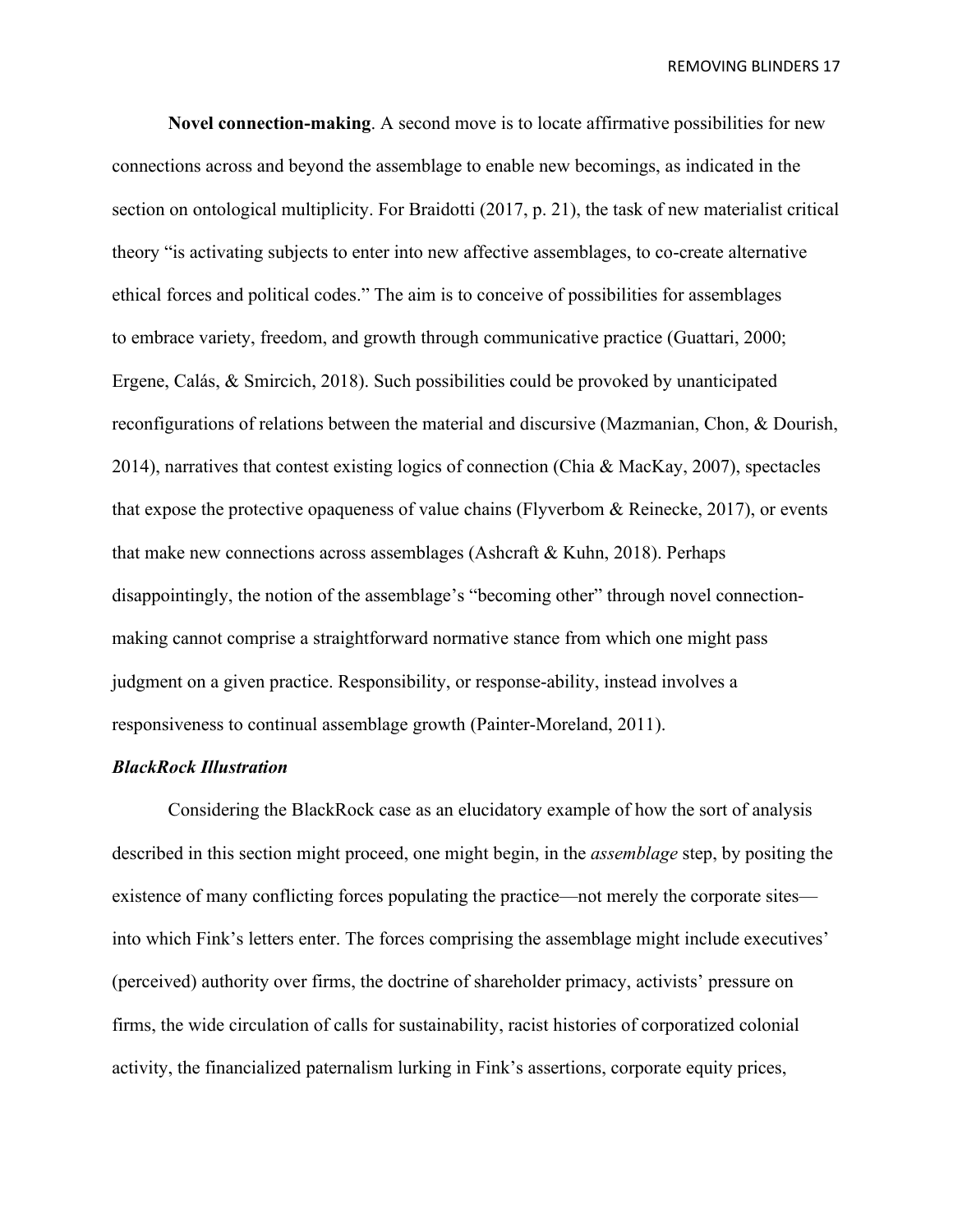unequal flows and distributions of wealth, the social prestige of companies' association with BlackRock, accounting frameworks and corporate legal codes, and the uses to which firms and firms' capital are put. The picture is one of a heterogeneous network of forces—what Ingold (2015) reframes as *meshworks,* emphasizing intersecting flows rather than connected entities that, in its unfolding, comprises a contested practice of "conscious" capitalism that Fink's letters summon. The challenge in this first step, accordingly, is to simultaneously depict the agencies comprising the assemblage while also attending to logics of practice that enact and extend organizing across time and space and make the assemblage hang together.

The second move is a recognition of *ontological multiplicity*. Fink's letters hail the corporation—again, as a node in the assemblage—through its orthodox "reality" as a neutral tool of rent-seeking, profit maximization, and wealth distribution, accomplished through resource exploitation. Here, the firm is controllable by its executives, and though the letters urge executives to create a new reality, they rely on a configuration of laws, material resources, intraorganizational authority, and human bodies (among other forces) to make such agency happen.

Ontological multiplicity offers new materialist inquiry license to examine how any organization harbors a *range* of realities materializing in the practices in which it is invoked: "it" is force of socioeconomic domination; "it" is a lever for social and environmental justice; "it" is a citizen in a *polis*; "it" is a community; "it" is a production function; "it" is an appendage of algorithmic governance. New materialist inquiry would thus consider Fink's letters to be *events* with the potential to summon alternative configurations of forces comprising the assemblage. But it would also remain open to the potential that the letters, as discursive elements, intertwine with more conventionally material events (such as environmental carnage, gun violence, or disease contagion) to catalyze practice. The analyst's task would be to trace how the assemblage,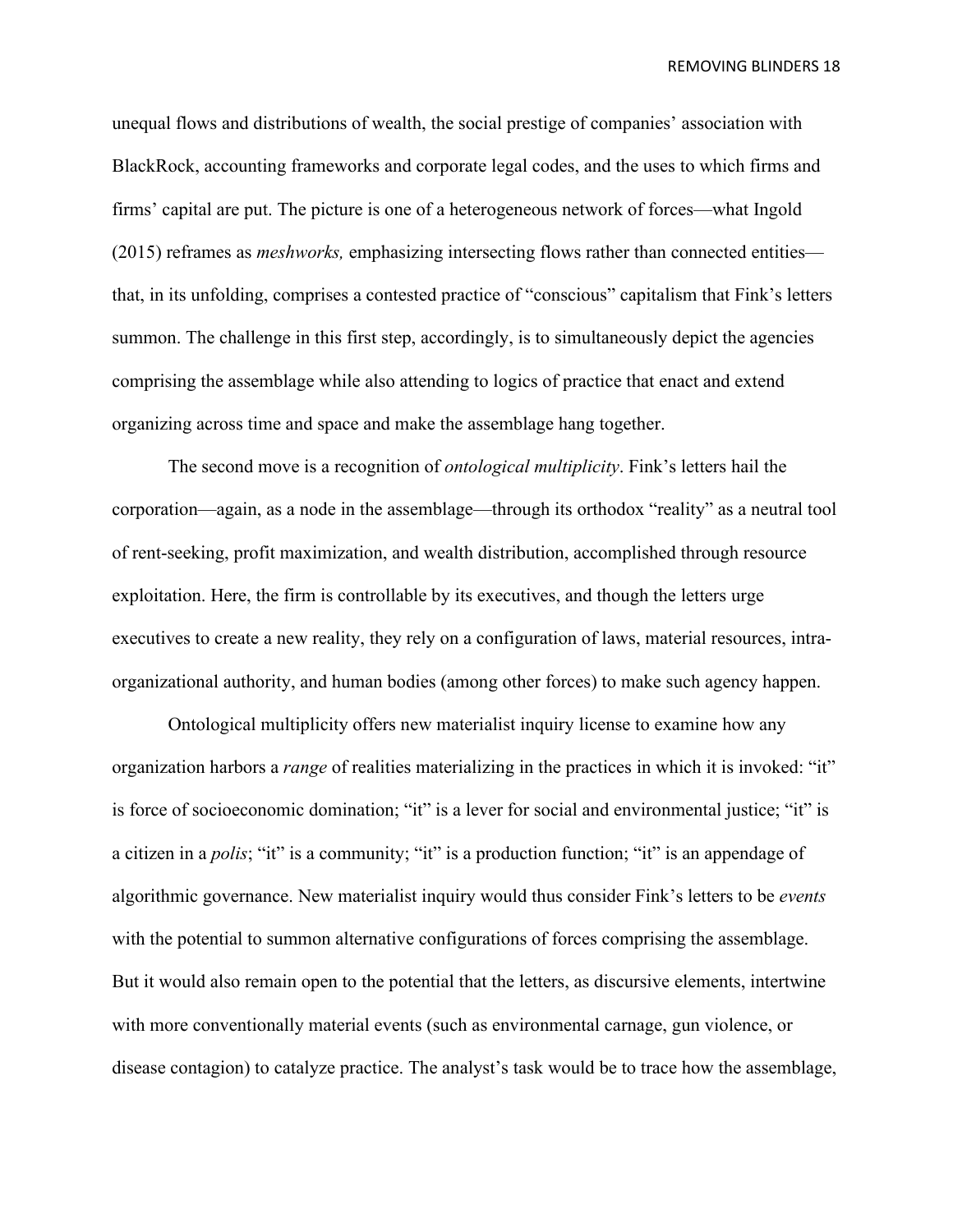as configuration, meets events that foment disorder and induce organizations to become-other via practices such as demonstrating responsible citizenship, engaging with forces of activism, or insulating the firm by "fissuring" its relations (Weil, 2014).

The exploration of the "eventness" of ontological multiplicity brings forth the ethical claim—and thus the basis of critique—of new materialist inquiry under the banner of the *assemblage growth* via *novel connection-making* (its capacity to become-other). The issue revolves around the question "given this event, how is our collective to be built"? (Bryant, 2011, p. 29), where "the collective" is the configuration of the assemblage, and "building" is far from a human-centric activity. Because Fink's letters participate in the production of the very pernicious social and environmental consequences he seeks to change (e.g., those introduced above as marking the assemblage), efforts to alter only *firms'* practices—via only strategists in those firms—is likely to ironically *prevent* novel connection-making. If authority adheres to only the traditional agents (i.e., corporate executives), and if authority excludes flows of, for instance, environmentalist activism and alternative logics of corporate governance, firms are unlikely to experience the growth, the becoming-other, Fink purports to desire. In other words, unless events modify the sociomaterial relations of authority that have generated a given logic of practice, the potential for substantive change is limited at best. Even recognizing this, a new materialist sensibility encourages analysts to remain attentive to the possibility of novel and affirming becomings, singularities that emerge from unexpected re-configurations in the assemblage.

Re-imagining a critical project through an engagement with new materialisms is a provocation to PBOS and CCO alike. It is an accusation that we have neither adequately addressed the impacts of our analyses for interrogating the conditions under which organization occurs, nor have we used our explanations to imagine affirmative alternatives to dominant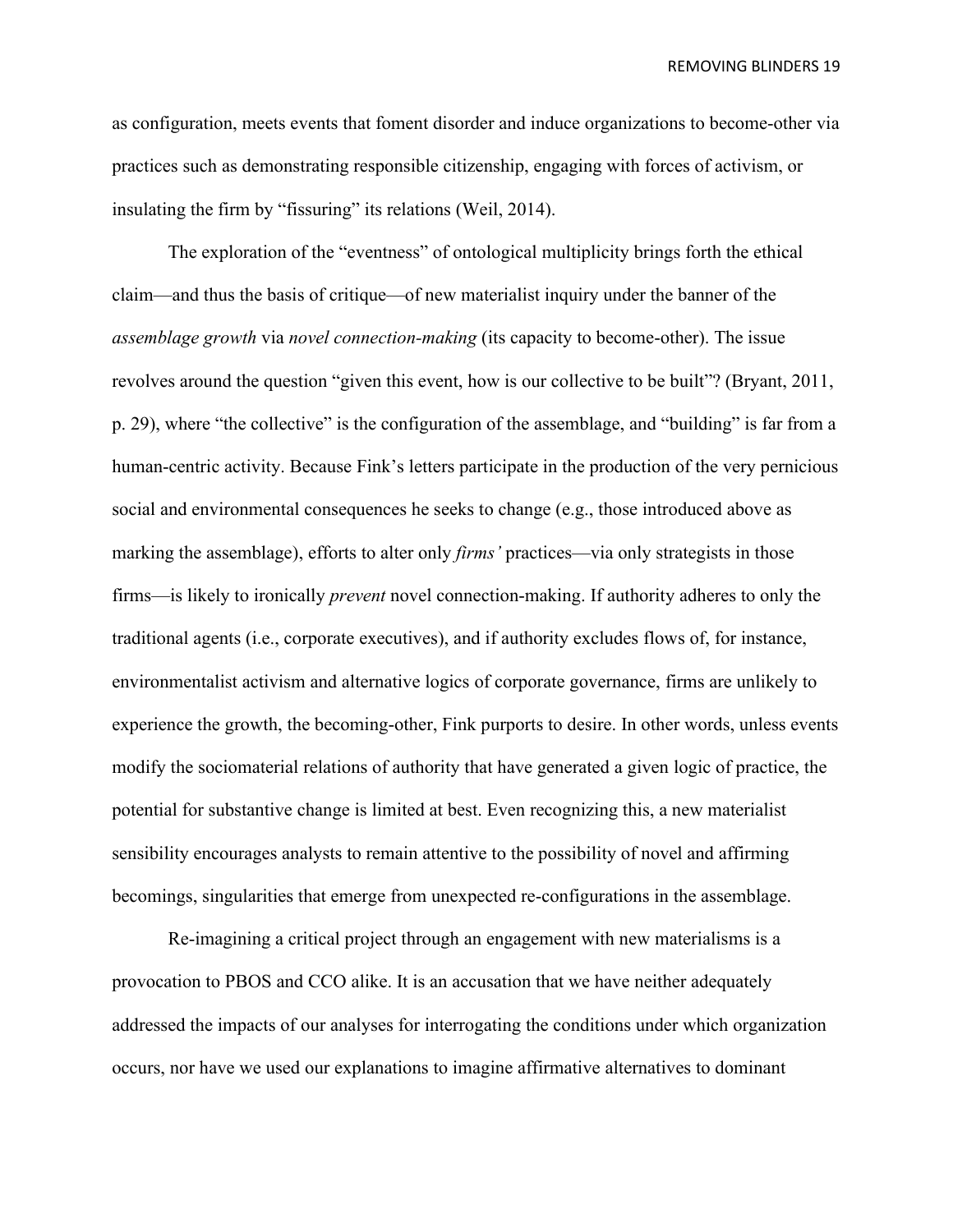practices. The three steps offered here—defining assemblage, conceptualizing ontological multiplicity, and critiquing constraints on the assemblage's becoming—diverge from conventional critical theorizing, but offer new imaginaries of creation and connection, rooted in sociomaterial communicative practice.

#### **Conclusion**

Noticing blind spots is essential to carving out unique perspectives and to making theoretical progress (not to mention being provocative). Yet one might reasonably ask whether a focus on communication, as in CCO, might itself be blind to PBOS's obvious strengths. Weick (1980) might suggest that I've committed *blinding spotting*: "When people spot a phenomenon and single it out for attention, this activity often mutilates the context and blinds people to the reality of overdetermination" (p. 184). My argument hinges, however, on refusing to see communication as merely one among many practices, as only one organizing phenomenon. A CCO frame provokes—or rather invites—PBOS by reframing practice *as* communication, which implies the hybridity of agency and the multiplicity (as well as the dis/ordering evanescence) of organization. From there, building on CCO's and PBOS's shared-yet-underdeveloped interest in new materialisms creates the potential for a new, and potentially fruitful, image of critical theorizing. When we acknowledge these blind spots, new vistas appear on our theoretical horizons.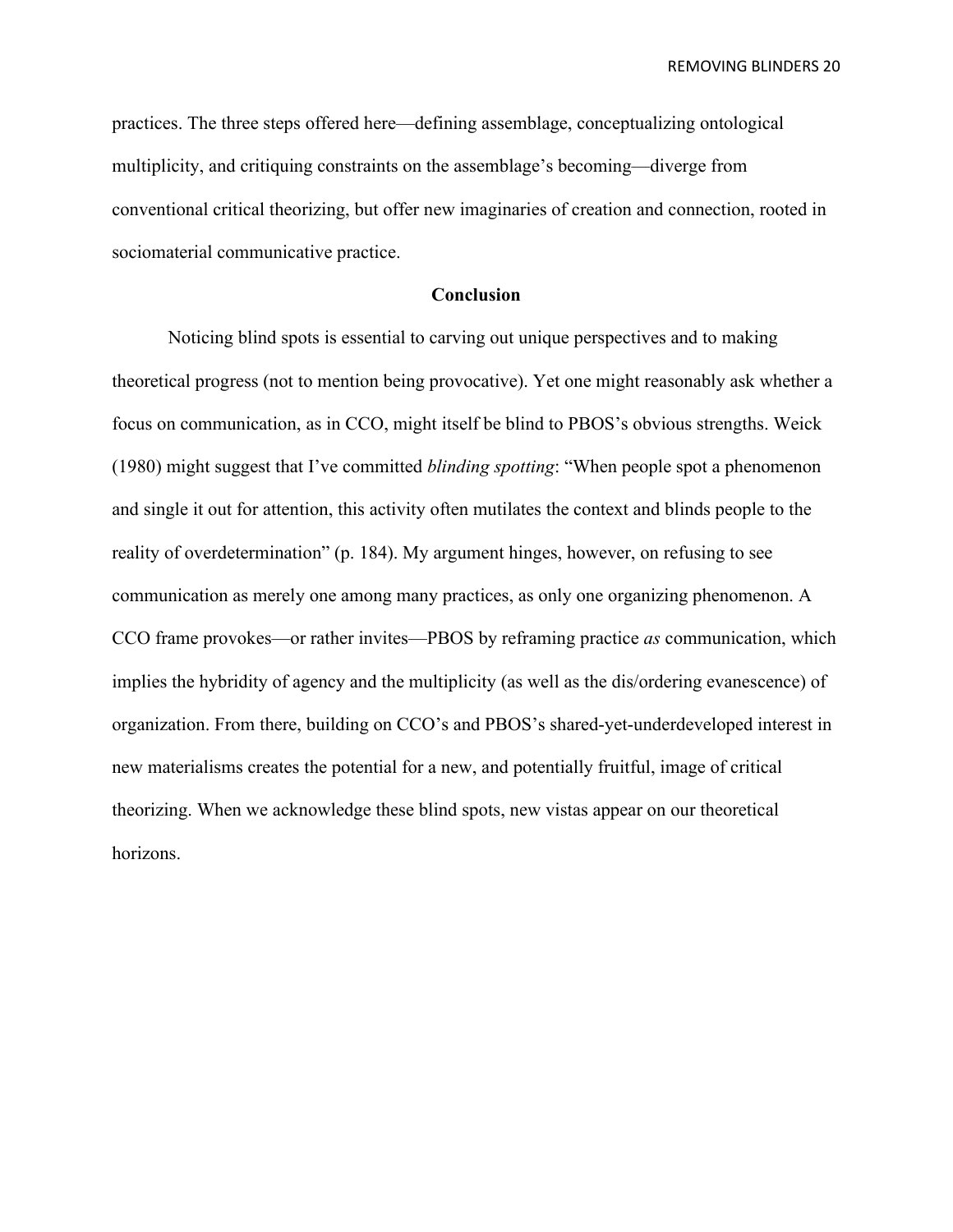#### **REFERENCES**

- Abdallah, C., Basque, J., & Rouleau, L. (2018). Designing strategy as practice research. In C. Cassell, A. L. Cunliffe, & G. Grandy (Eds.), *The SAGE handbook of qualitative business and management research methods: History and traditions* (pp. 328-344). Los Angeles: SAGE.
- Althusser, L. (1994). *The future lasts a long time and the facts*. London: Vintage.
- Ashcraft, K. L. (2018). Critical complicity: The feel of difference at work in home and field. *Management Learning, 49*, 613-623. doi:10.1177/1350507618774151
- Ashcraft, K. L., & Kuhn, T. (2018). Agentic encounters: Performativity and affect meet in the bathroom. In B. H. J. M. Brummans (Ed.), *The agency of organizing: Perspectives and case studies* (pp. 170-193). New York: Routledge.
- Ashcraft, K. L., Kuhn, T., & Cooren, F. (2009). Constitutional amendments: "Materializing" organizational communication. In A. Brief & J. Walsh (Eds.), *The Academy of Management Annals* (Vol. 3, pp. 1-64). New York: Routledge.
- Barad, K. (2012). Nature's queer performativity. *Women, Gender and Research, 1-2*, 25-53.
- Bell, E., & Vachhani, S. J. (2020). Relational encounters and vital materiality in the practice of craft work *Organization Studies*, *41*, 681-701. doi:10.1177/0170840619866482
- Bennett, J. (2010). *Vibrant matter: A political ecology of things*. Durham, NC: Duke University Press.
- Blaschke, S. (2018). The distribution of decision rights at ICANN: A Luhmannian perspective on agency. In B. H. J. M. Brummans (Ed.), *The agency of organizing: Perspectives and case studies* (pp. 28-42). New York: Routledge.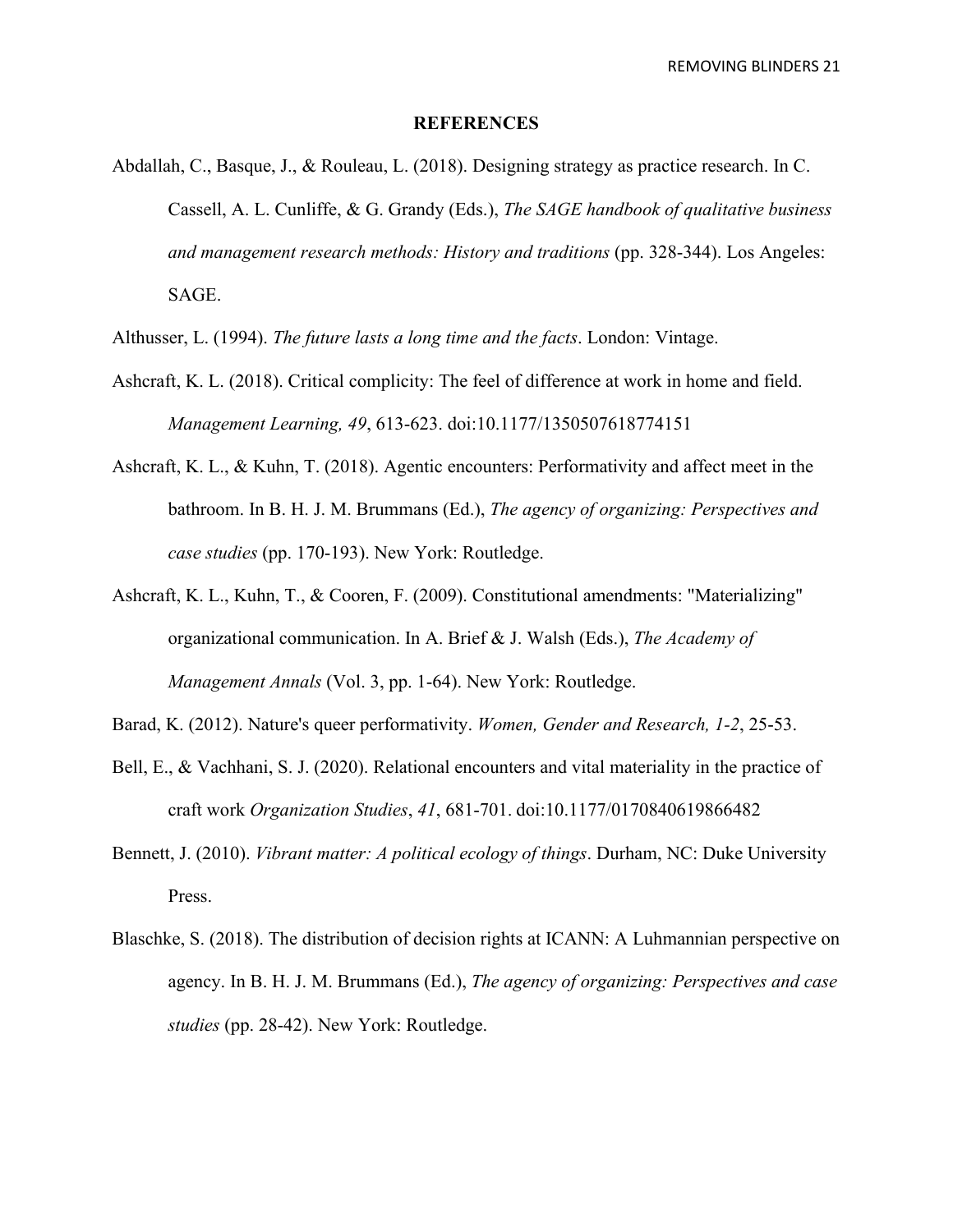Boudreau, M.-C., & Robey, D. (2005). Enacting integrated information technology: A human agency perspective. *Organization Science, 16*(1), 3-18. doi:10.1287/orsc.1040.0103

Braidotti, R. (2017). Posthuman critical theory. *Posthuman Studies, 1*(1), 9-25.

- Brummans, B. H. J. M., Cooren, F., Robichaud, D., & Taylor, J. R. (2014). Approaches to the communicative constitution of organizations. In L. L. Putnam  $\&$  D. K. Mumby (Eds.), *The SAGE Handbook of Organizational Communication* (3rd ed., pp. 173-194). Los Angeles: Sage.
- Bryant, L. R. (2011). The ethics of the event: Deleuze and ethics without Αρχἡ. In N. Jun & D. W. Smith (Eds.), *Deleuze and ethics* (pp. 21-43). Edinburgh: Edinburgh Univesity Press.
- Campbell, N., McHugh, G., & Ennis, P. J. (2019). Climate change is not a problem: Speculative realism at the end of organization. *Organization Studies, 40*(5), 725-744. doi:10.1177/0170840618765553
- Chia, R., & MacKay, B. (2007). Post-processual challenges for the emerging strategy-as-practice perspective: Discovering strategy in the logic of practice. *Human Relations, 60*, 217-242. doi: 10.1177/0018726707075291
- Clegg, S., & Kornberger, M. (2015). Analytical frames for studying power in strategy as practice and beyond. In D. Golsorkhi, L. Rouleau, D. Seidl, & E. Vaara (Eds.), *Cambridge handbook of strategy as practice* (2nd ed., pp. 389-404). Cambridge, UK: Cambridge University Press.

Cooper, R. (1986). Organization/disorganization. *Social Science Information, 25*, 299-335.

Cooren, F. (2010). *Action and agency in dialogue: Passion, incarnation and ventriloquism*. Philadelphia: John Benjamins.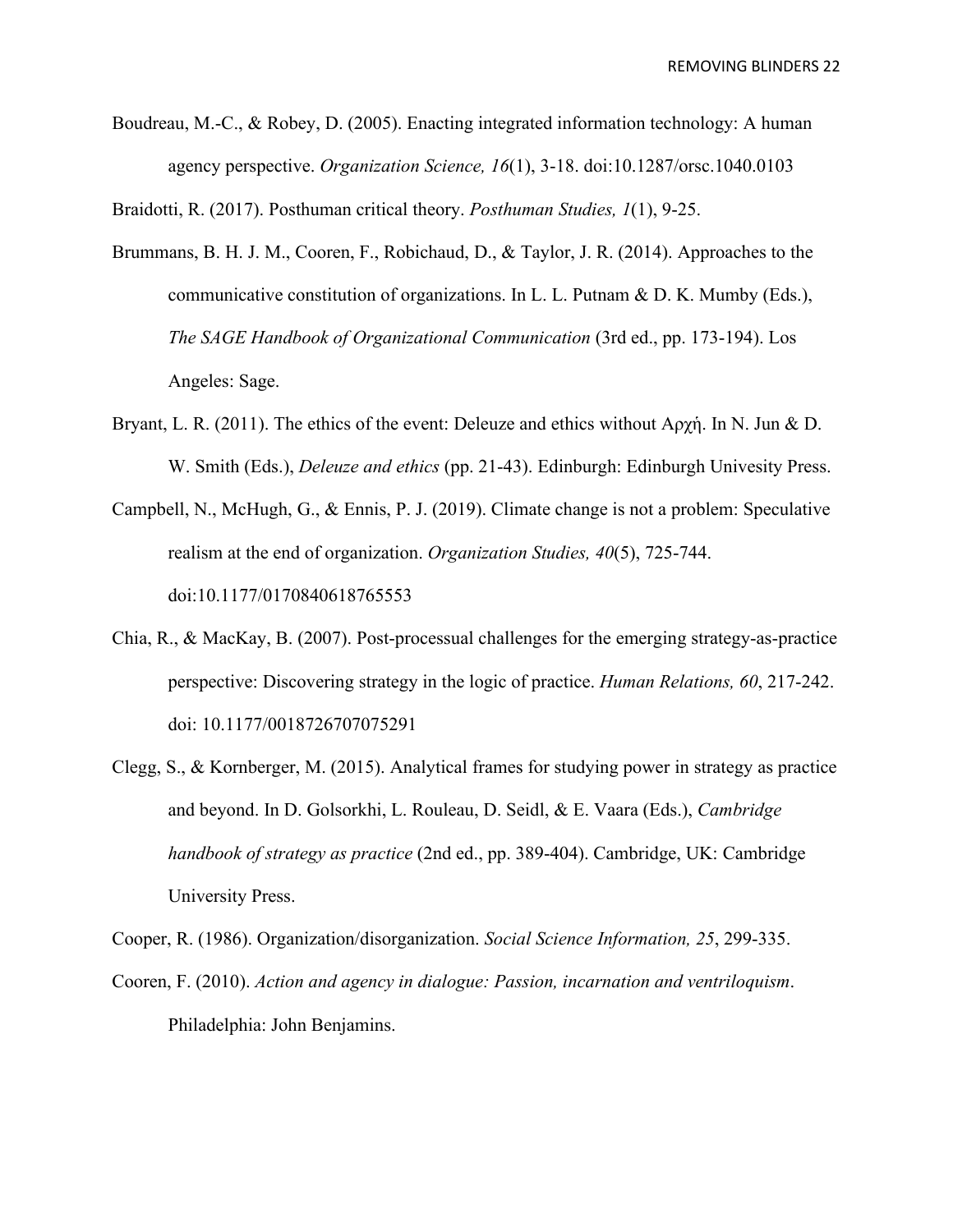- Cooren, F., Brummans, B. H. J. M., & Charrieras, D. (2008). The coproduction of organizational presence: A study of Medicins Sans Frontiers in action. *Human Relations, 61*, 1339-1370.
- Cooren, F., & Seidl, D. (in press). Niklas Luhmann's radical communication approach and its implications for research on organizational communication. *Academy of Management Review*. doi:10.5465/amr.2018.0176
- Corradi, G., Gherardi, S., & Verzelloni, L. (2010). Through the practice lens: Where is the bandwagon of practice-based studies heading? *Management Learning, 41*(3), 265-283. doi:10.1177/1350507609356938
- Craig, R. T. (1999). Communication theory as a field. *Communication Theory, 9*, 119-161.
- Crevani, L. (2019). Organizational presence and place: Sociomaterial place work in the Swedish outdoor industry. *Management Learning, 50*, 389-408. doi:10.1177/1350507619839636
- Cruz, J. M. (2017). Invisibility and visibility in alternative organizing: A communicative and cultural model. *Management Communication Quarterly, 31*, 614-639. doi:10.1177/0893318917725202
- Cruz, J. M., & Sodeke, C. U. (in press). Debunking Eurocentrism in organizational communication theory: Liquidities in postcolonial contexts. *Communication Theory*. doi:10.1093/ct/qtz038
- de Laet, M., & Mol, A. (2000). The Zimbabwe bush pump: Mechanics of a fluid technology. *Social Studies of Science, 30*, 225-263.
- Deleuze, G., & Guattari, F. (1987). *A thousand plateaus: Capitalism and schizophrenia* (B. Massumi, Trans.). Minneapolis: University of Minnesota Press.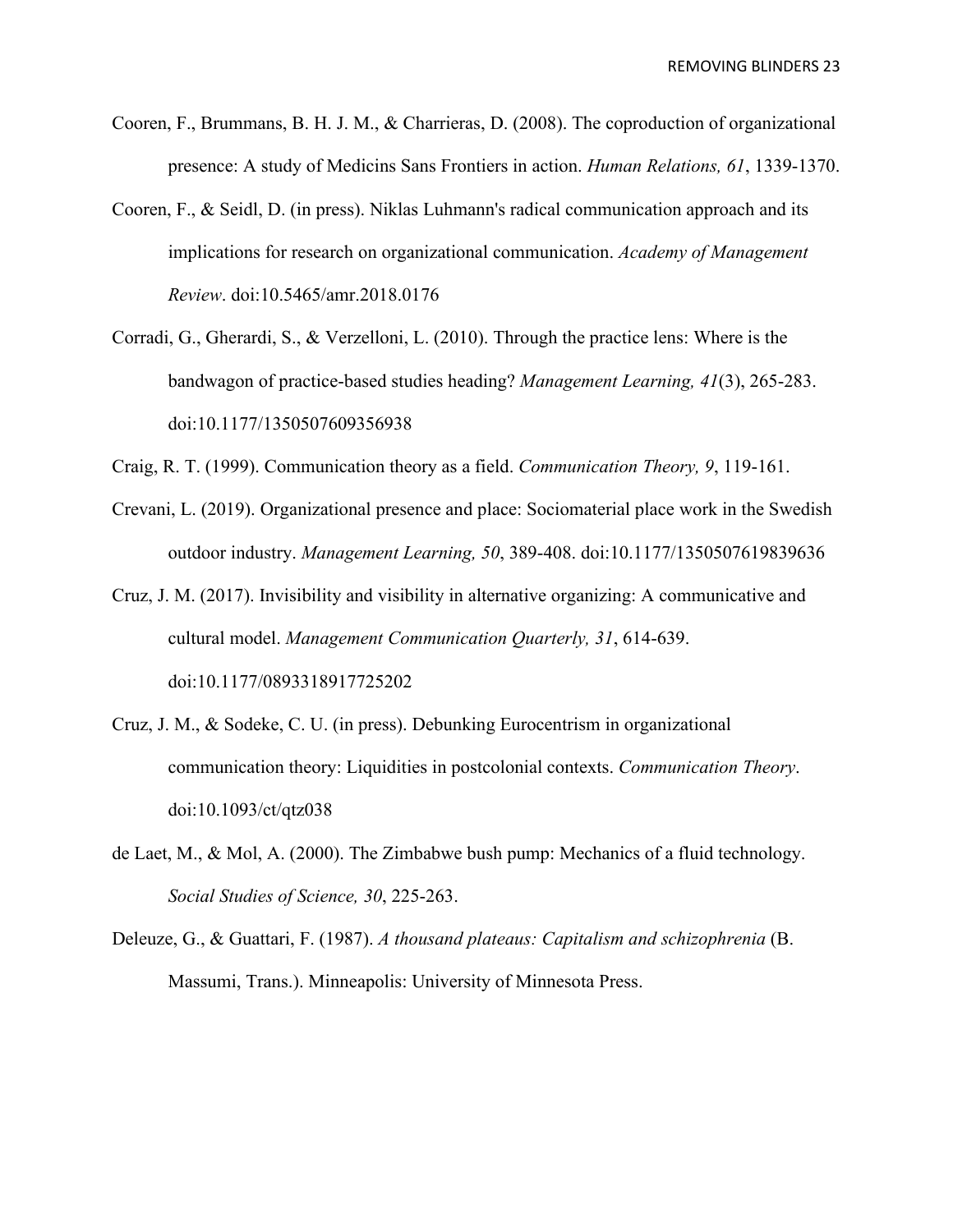- Dobusch, L., & Schoeneborn, D. (2015). Fluidity, identity, and organizationality: The communicative constitution of Anonymous. *Journal of Management Studies, 52*, 1005- 1035.
- Ergene, S., Calás, M. B., & Smircich, L. (2018). Ecologies of sustainable concerns: Organization theorizing for the anthropocene. *Gender, Work and Organization, 25*(3), 222-245. doi:10.1111/gwao.12189
- Fauré, B., Cooren, F., & Matte, F. (2019). To speak or not to speak the language of numbers: accounting as ventriloquism. *Accounting, Auditing & Accountability, 32*, 337-361. doi:10.1108/AAAJ-07-2017-3013
- Feldman, M. S., & Orlikowski, W. J. (2011). Theorizing practice and practicing theory. *Organization Science, 22*, 1240-1253.
- Fenton, C., & Langley, A. (2011). Strategy as practice and the narrative turn. *Organization Studies, 32*, 1171-1196.
- Fink, L. (2015). "I'm not talking about this to win a popularity contest" [Interview] *Harvard Business Review, 93*(11), 120-124.
- Flyverbom, M., & Reinecke, J. (2017). The spectacle and organization studies. *Organization Studies, 38*(11), 1625-1643. doi:10.1177/0170840616685366
- Fournier, V., & Grey, C. (2000). At the critical moment: Conditions and prospects for critical management studies. *Human Relations, 53*, 7-32.
- Fox, N. J., & Alldred, P. (2017). *Sociology and the new materialism: Theory, research, action*. London: SAGE.
- Gherardi, S. (2009). The critical power of the "practice lens". *Management Learning, 40*, 115- 128. doi:10.1177/1350507608101225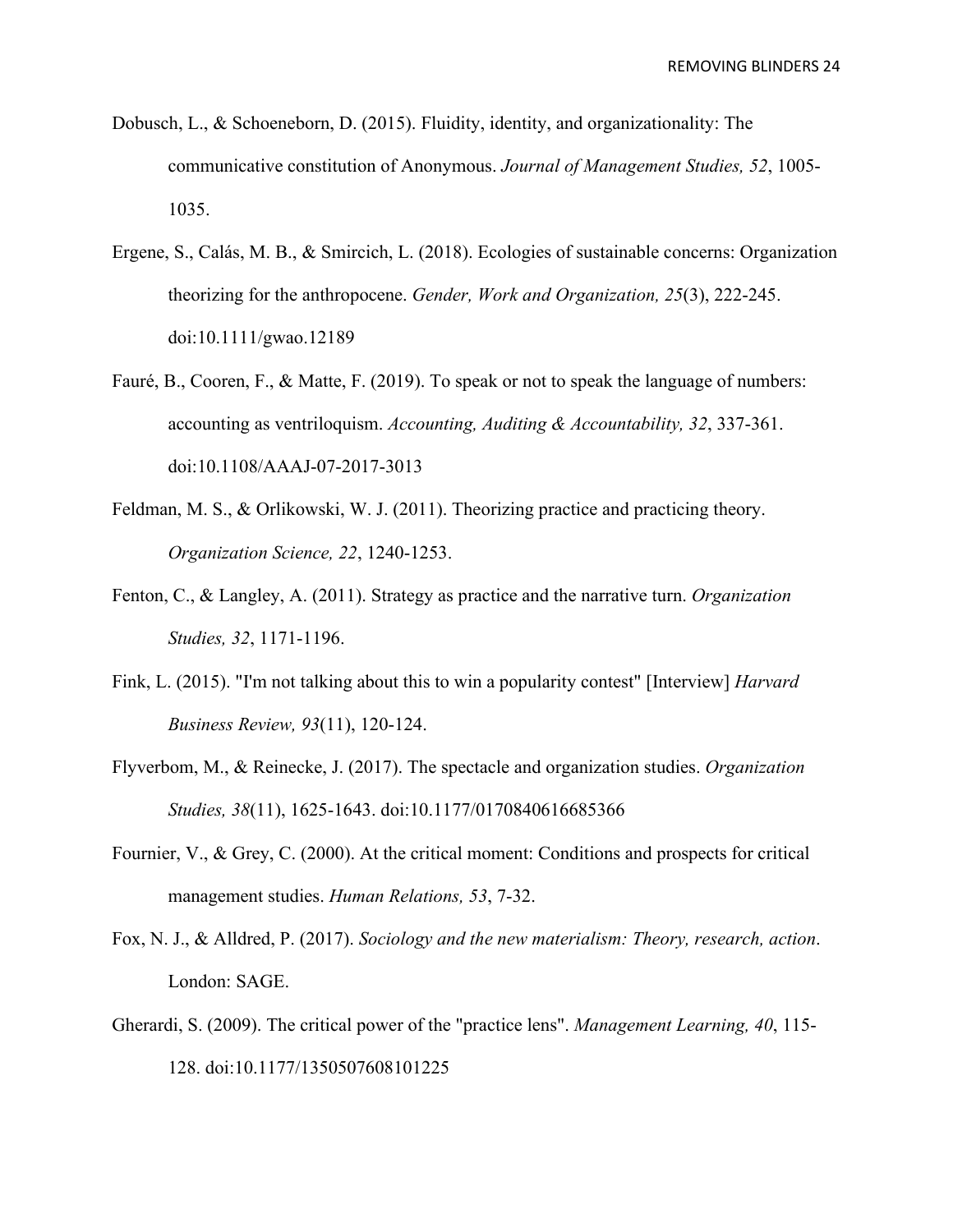Gherardi, S. (2016). To start practice theorizing anew: The contribution of the concepts of agencement and formativeness. *Organization, 23*, 680-698. doi:10.1177/1350508415605174

Gherardi, S. (2017). Has practice theory run out of steam? *Revue d'Anthropologie des Connaissances, 11*(2), bk-bu. doi:10.3917/rac.035.0166.

Guattari, F. (2000). *The three ecologies* (I. Pindar & P. Sutton, Trans.). London: Athlone.

Harris, K. (2016). Feminist dilemmatic theorizing: New materialism in communication studies. *Communication Theory, 26*(2), 150–170. doi:10.1111/comt.12083

Ingold, T. (2015). *The life of lines*. New York: Routledge.

- Janssens, M., & Steyaert, C. (2019). A practice-based theory of diversity: Respecifying (in)equality in organizations. *Academy of Management Review, 44*(3), 518-537. doi:10.5465/amr.2017.0062
- Kavanagh, D. (2004). Ocularcentrism and its others: A framework for metatheoretical analysis. *Organization Studies, 25*, 445-464.
- Kramer, M. R. (2019). The backlash to Larry Fink's letter shows how far business has to go on social responsibility. *Harvard Business Review*. Retrieved 27 April 2020 from https://hbr.org/2019/01/the-backlash-to-larry-finksletter-shows-how-far-business-has-to-go-on-social-responsibility
- Kuhn, T., Ashcraft, K. L., & Cooren, F. (2017). *The work of communication: Relational perspectives on working and organizing in contemporary capitalism*. New York: Routledge.
- Lê, J., & Spee, P. (2015). The role of materiality in the practice of strategy. In D. Golsorkhi, L. Rouleau, D. Seidl, & E. Vaara (Eds.), *The Cambridge handbook of strategy as practice* (pp. 582–597). Cambridge, UK: Cambridge University Press.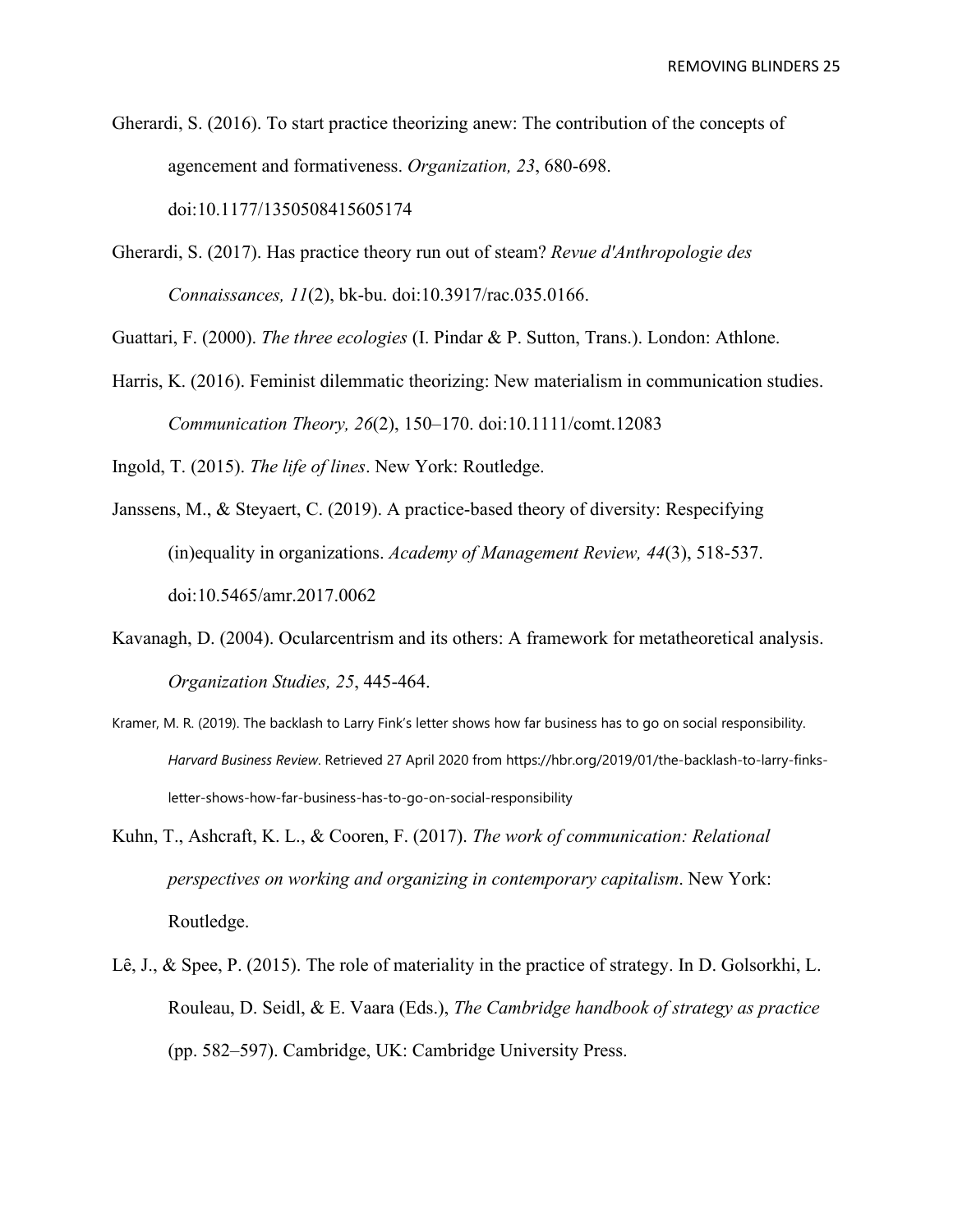- Linstead, S., & Pullen, A. (2006). Gender as multiplicity: Desire, displacement, difference and dispersion. *Human Relations, 59*(9), 1287-1310. doi:10.1177/0018726706069772
- Mazmanian, M., Cohn, M., & Dourish, P. (2014). Dynamic reconfiguration in planetary exploration: A sociomaterial ethnography. *MIS Quarterly, 38*(3), 831-848.
- McPhee, R. D., & Zaug, P. (2000). The communicative constitution of organizations: A framework for explanation. *The Electronic Journal of Communication/La Revue Electronique de Communication, 10*(1, 2).
- Mease, J. J. (2019). Applied tensional analysis: Engaging practitioners and the constitutive shift. *Management Learning, 50*, 409-426. doi:10.1177/1350507619849604
- Mørk, B. E., Hoholm, T., Ellingsen, G., Edwin, B., & Aanestad, M. (2019). Challenging expertise: On power relations within and across communities of practice in medical innovation. *Management Learning, 41*, 575–592. doi:10.1177/1350507610374552
- Müller, M. (2015). Assemblages and actor-networks: Rethinking socio-material power, politics, and space. *Geography Compass, 9*, 27-41. doi:10.1111/gec3.12192
- Mumby, D. K. (2019). Communication constitutes capital: Branding and the politics of neoliberal dis/organization. In C. Vásquez & T. Kuhn (Eds.), *Dis/organization as communication: Exploring the disordering, disruptive, and chaotic properties of communication* (pp. 125-147). New York: Routledge.
- Nicolini, D. (2012). *Practice theory, work, and organization: An introduction*. Oxford: Oxford University Press.
- Nicotera, A. M. (2013). Organizations as entitative beings: Some ontological implications of communicative constitution. In D. Robichaud & F. Cooren (Eds.), *Organization and organizing: Materiality, agency, and discourse* (pp. 66-89). New York: Routledge.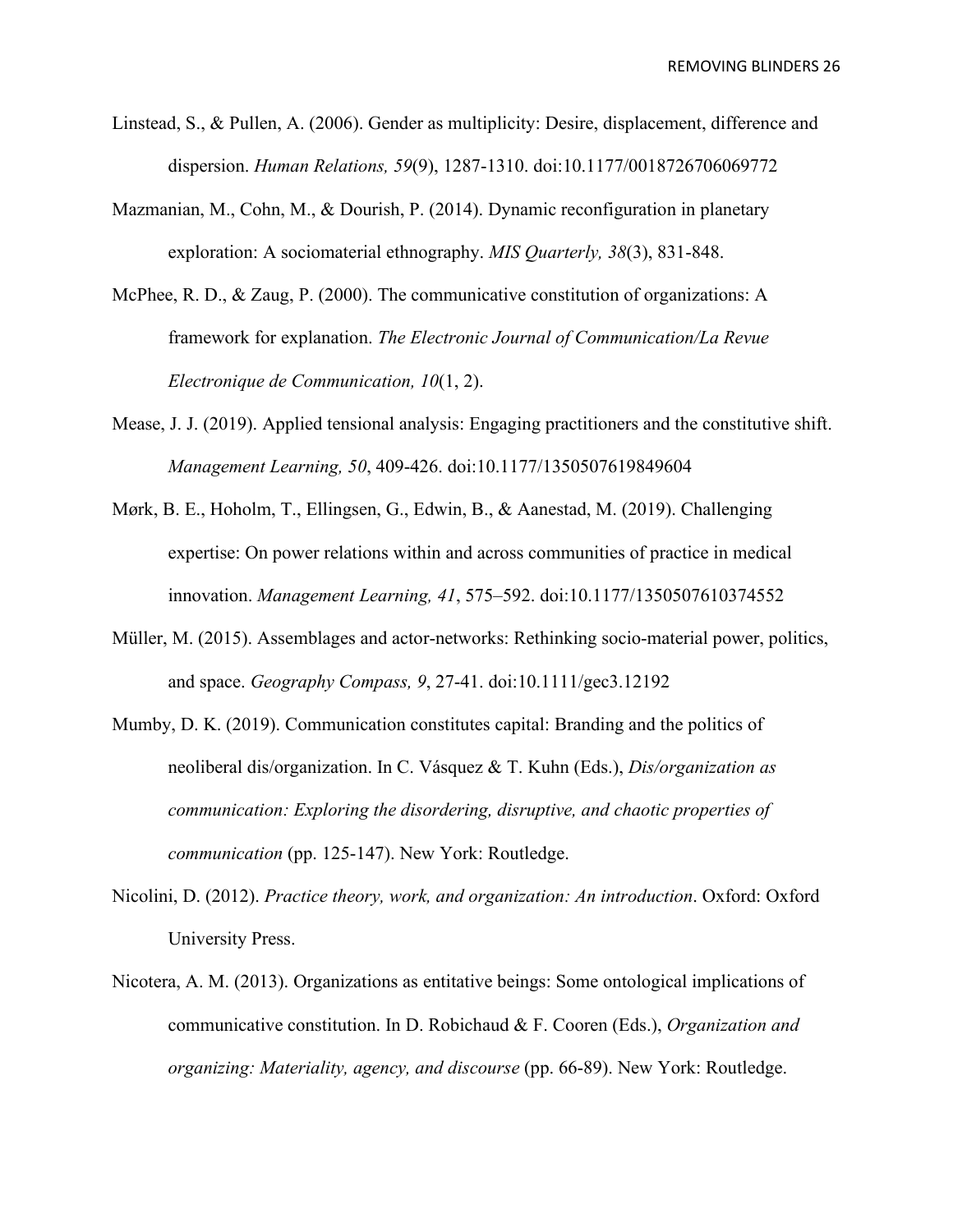- Painter-Morland, M. (2011). Rethinking responsible agency in corporations: Perspectives from Deleuze and Guattari. *Journal of Business Ethics, 101*, 83-95.
- Pflegfelder, E. H. (2015). Rhetoric's new materialism: From micro-rhetoric to microbrew. *Rhetoric Society Quarterly, 45*, 441-461. doi:10.1080/02773945.2015.1082616
- Porter, A. J., Kuhn, T. R., & Nerlich, B. (2018). Organizing authority in the climate change debate: IPCC controversies and the management of dialectical tensions. *Organization Studies, 39*(7), 873-898. doi:10.1177/0170840617707999
- Rasche, A., & Chia, R. (2009). Researching strategy practices: A genealogical social theory perspective. *Organization Studies, 30*, 713-734. doi:10.1177/0170840609104809
- Rennstam, J., & Ashcraft, K. L. (2014). Knowing work: Cultivating a practice-based epistemology of knowledge in organization studies. *Human Relations, 67*, 3-25.
- Robinson, S. (2016). The vital network: An algorithmic milieu of communication and control. *Communication +1, 5*(1), 1-22. doi:10.7275/R5416V0R
- Schatzki, T. (2002). *The site of the social: A philosophical account of the constitution of social life and change*. University Park: Pennsylvania State University Press.
- Schoeneborn, D., Kuhn, T., & Kärreman, D. (2019). The communicative constitution of organization, organizing, and organizationality. *Organization Studies, 40*(4), 475-496. doi:10.1177/0170840618782284
- Sorkin, A. R. (2020, Jan. 14). BlackRock C.E.O. Larry Fink: Climate Crisis Will Reshape Finance. *New York Times*. Retrieved from [https://www.nytimes.com/2020/01/14/business/dealbook/larry-fink-blackrock-climate](https://www.nytimes.com/2020/01/14/business/dealbook/larry-fink-blackrock-climate-change.html)[change.html](https://www.nytimes.com/2020/01/14/business/dealbook/larry-fink-blackrock-climate-change.html)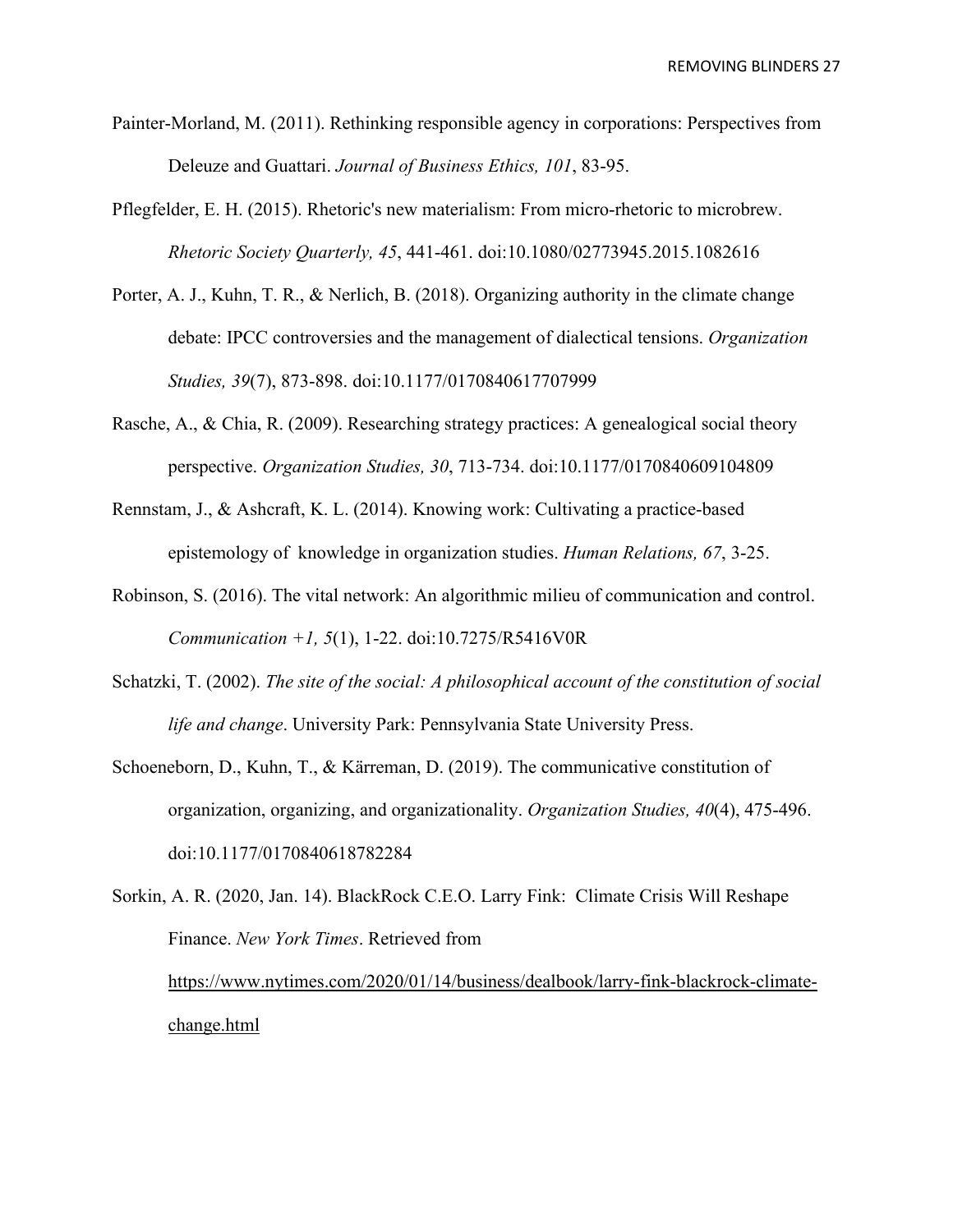- Taylor, J. R., & Van Every, E. (2014). *When organization fails: Why authority matters*. New York: Routledge.
- Vaara, E., & Whittington, R. (2012). Strategy-as-Practice: Taking social practices seriously. *Academy of Management Annals, 6*, 285-336. doi:10.1080/19416520.2012.672039
- Vásquez, C., Bencherki, N., Cooren, F., & Sergi, V. (2018). From 'matters of concern' to 'matters of authority': Studying the performativity of strategy from a communicative constitution of organization (CCO) approach. *Long Range Planning, 51*(3), 417-435. doi:10.1016/j.lrp.2017.01.001
- Vásquez, C., & Kuhn, T. (Eds.). (2019). *Dis/organization as communication: Exploring the disordering, disruptive, and chaotic properties of communication*. New York: Routledge.
- Weick, K. E. (1980). Blind spots in organizational theorizing. *Group & Organization Studies, 5*, 178-188.
- Wilhoit, E. D., & Kisselburgh, L. G. (2015). Collective action without organization: The material constitution of bike commuters as collective. *Organization Studies, 36*, 573-592.

<span id="page-27-0"></span><sup>&</sup>lt;sup>1</sup> I'm obviously painting with broad and unsubtle strokes here. Certainly, not all practice theorists in organization studies commit these offenses--hence the hedging "tend to" and "generally" language in this paragraph. If this Provocation to Debate were my entry in an actual debate, my response would be that I'm pointing toward a central tendency and a habit, not to a problem endemic to PBOS.